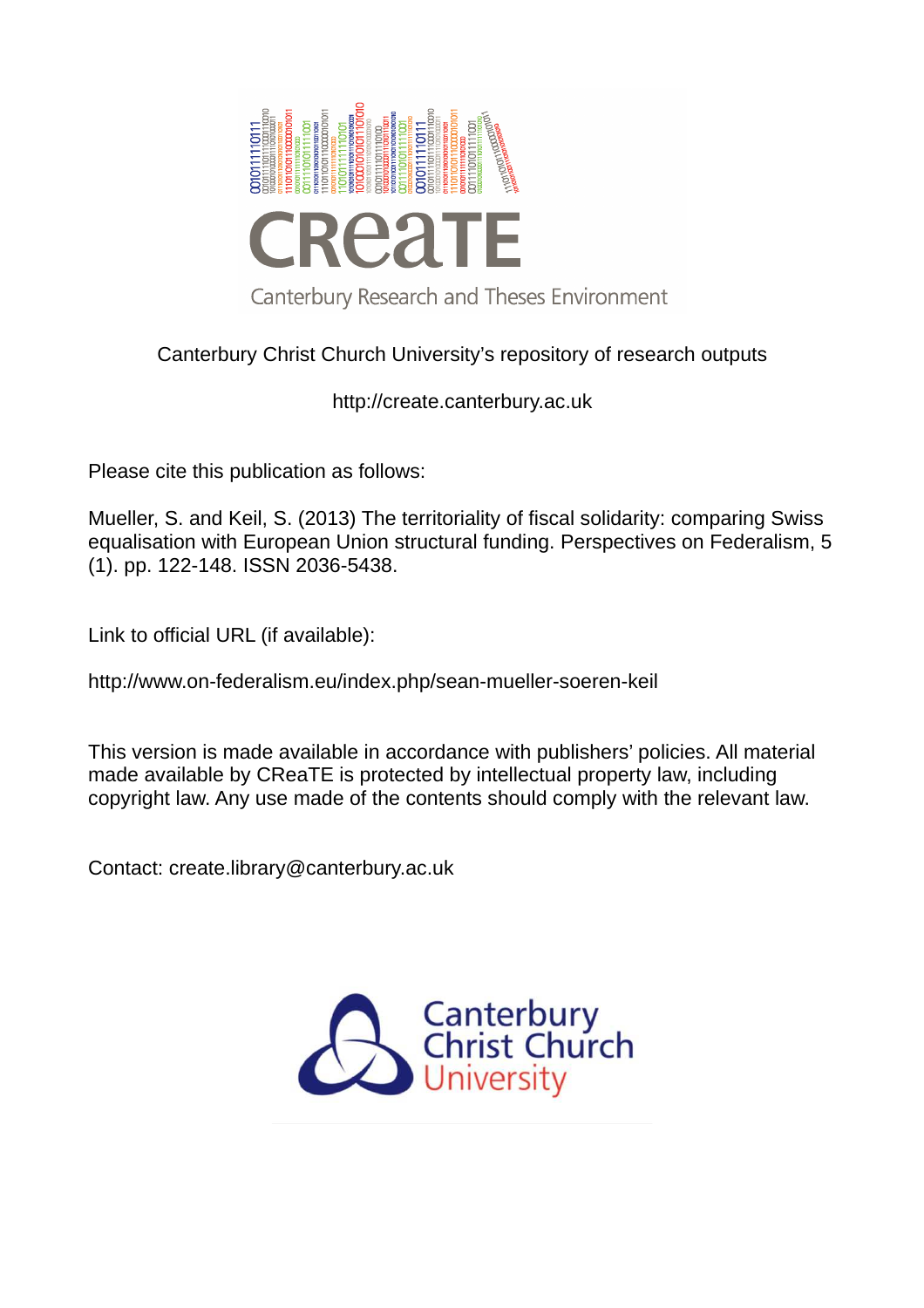

**ISSN: 2036-5438**

# **The Territoriality of Fiscal Solidarity: Comparing Swiss Equalisation with European Union Structural Funding**

000000000 1000000

by

Sean Mueller and Soeren Keil

**Perspectives on Federalism, Vol. 5, issue 1, 2013** 

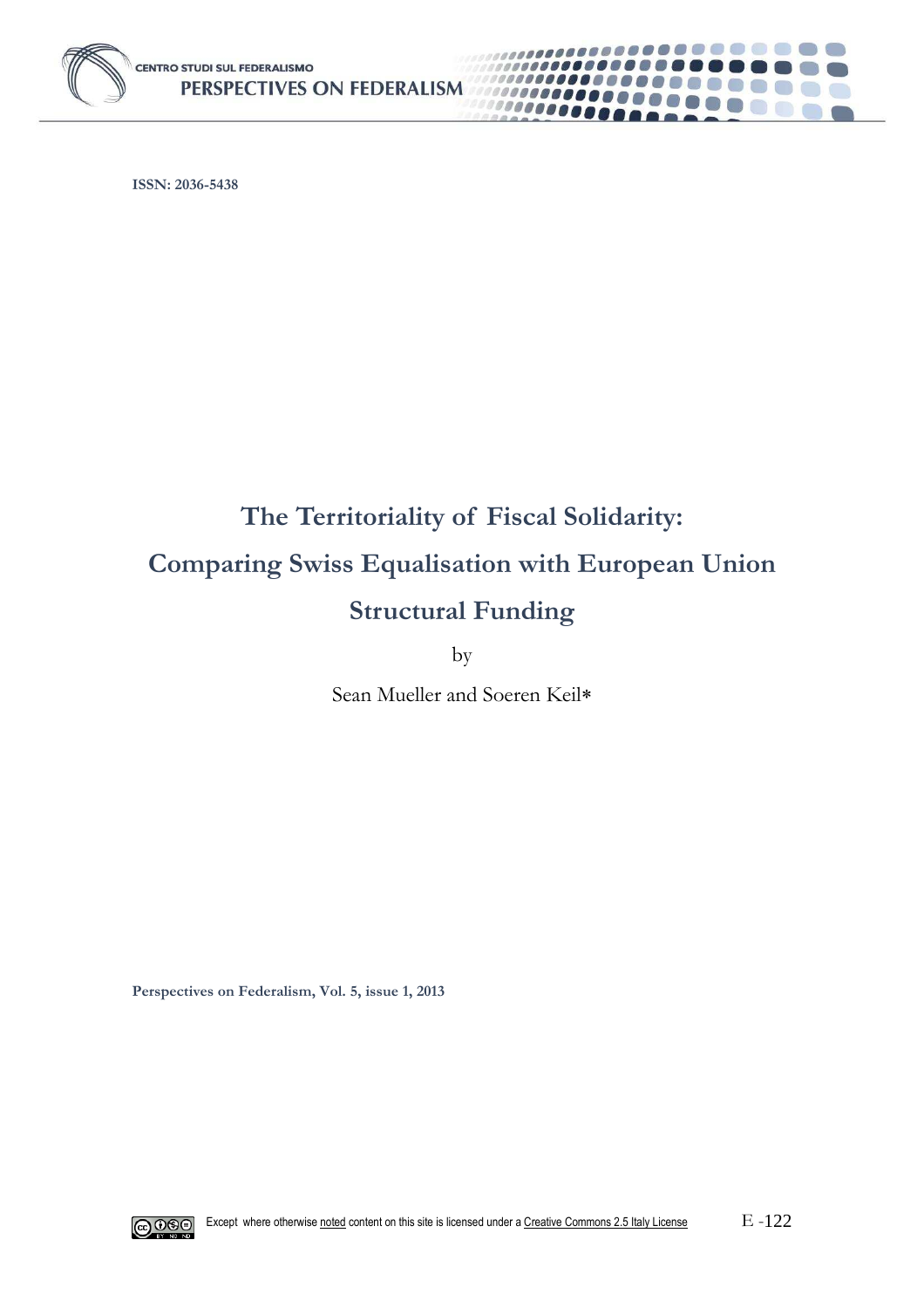

#### **Abstract**

This article theorises the territorial solidarity and fiscal federalism and compares Switzerland with the European Union. While inter-territorial solidarity is a prerequisite for legitimate fiscal equalisation, such equalisation in turn also contributes to the legitimacy of and solidarity within federal political systems. By cutting across territorial and ethnonational communities, fiscal transfers often contribute to both a "civic" sense of belonging and a "cosmopolitan" identity. After placing types and degrees of (inter-)territorial solidarity at the heart of our conceptual perspective, we discuss the effects of such solidarity through an analysis of two different forms of "federal" equalisation. Comparing the recently reformed Swiss fiscal equalisation system with the EU structural funds allows us to infer if, and how, the fiscal dimension of federalism matters for feelings of solidarity, reciprocity, unity and, ultimately, for the legitimacy of the very (nation-state or Union) structures that are to contribute to the ever-growing prosperity and happiness of their people(s). In Switzerland, a civic understanding of nationhood and cross-cutting cleavages were necessary conditions for extensive, effective and legitimate fiscal equalisation. We infer that, for the EU, this means that strengthening the equalisation component of the structural funds would contribute to an ever closer Union in a political sense: because fiscal equalisation and inter-territorial solidarity are interdependent, reinforcing the one also means cementing the other. Future studies of the EU and federal-type arrangements are advised to pay more explicit attention to the solidarity-element of territoriality – or the territoriality of (fiscal) solidarity.

....

#### **Key-words**

Territorial solidarity, fiscal federalism, European Union, Switzerland

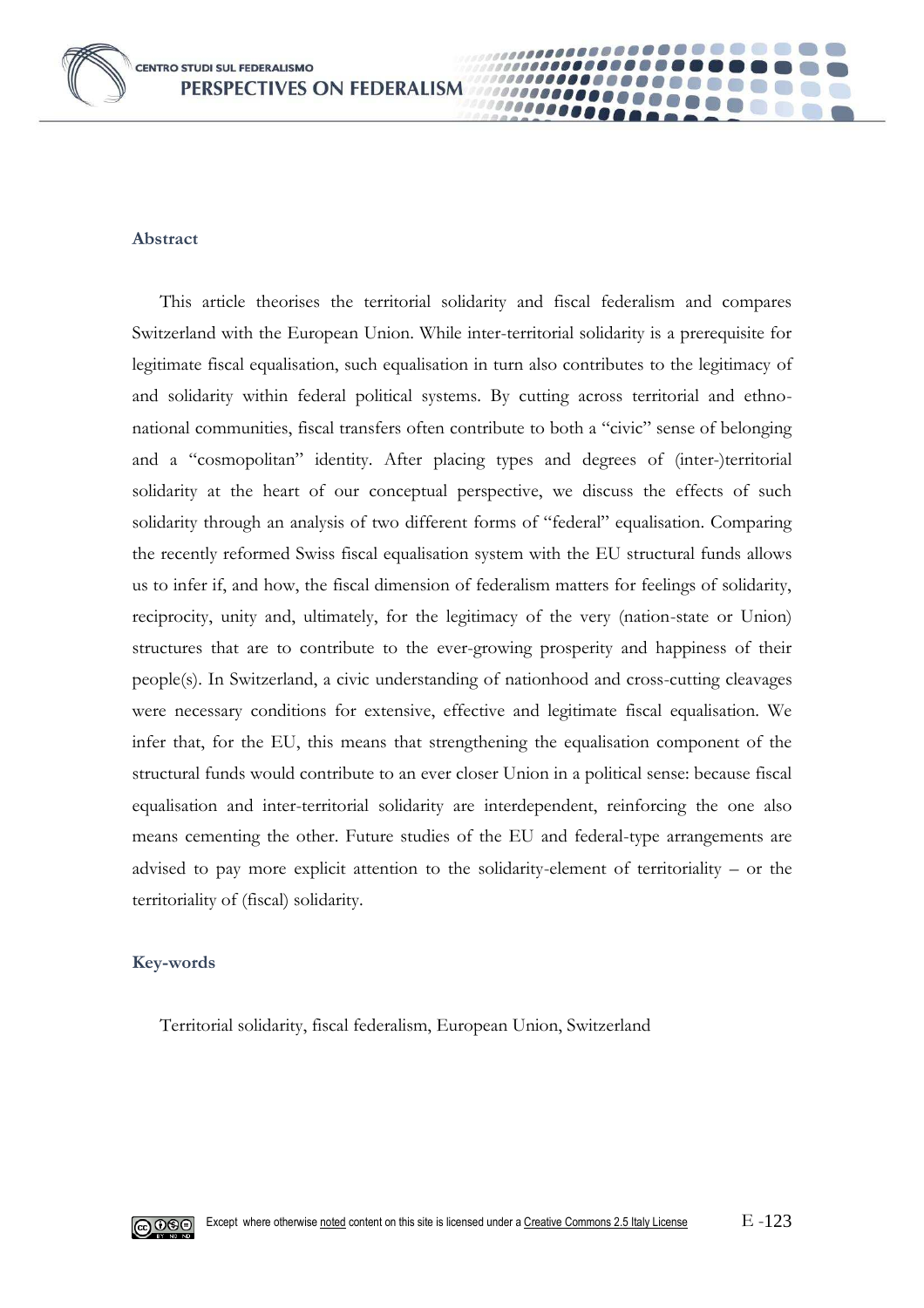**CENTRO STUDI SUL FEDERALISMO** PERSPECTIVES ON FEDERALISM

## **Introduction**

This article theorises solidarity in multi-level systems and compares the recently reformed fiscal equalisation scheme of Switzerland with the EU's structural funds. Our point of departure is that inter-territorial solidarity (between cantons, *Länder*, states, provinces, autonomous communities or EU Member States) is a prerequisite for fiscal equalisation, as much as inter-personal and inter-group solidarity are for many nationallevel redistributive policies. Equalisation in turn contributes to the overall legitimacy of a polity because – ideally – transfers contribute to a "civic" sense of belonging and a "cosmopolitan" shared identity by cutting across entrenched ethno-national communities, creating *une solidarité de fait*, as Robert Schumann (1950) once described. Fiscal federalism and connected financial equalisation schemes can also contribute to a stronger feeling of a "shared destiny" among the territorial units and the people within a federal system. This feeling of solidarity and reciprocity is a key element of federal democracy and federal political culture (Burgess 2012). To what extent this ideal applies to the EU, particularly by scaling down to the regional level (Hooghe and Marks 2001), is the focus of this article.

....

Our method to answer this question empirically is to offer a short analysis of Swiss fiscal equalisation, which maximises both the legitimacy and solidarity dimension and whose political system, through strong cantonal identities and due to its confederal nature especially in the fiscal domain, approximates the EU system better than any other currently existing political system (Church and Dardanelli 2005).<sup>I</sup> The stability of the Swiss system, the creative character of its fiscal equalisation (in force only since 2008), and its resemblance to the EU as regards bottom-up, executive federalism allow us to draw conclusions on when, how and why fiscal equalisation is able to maximise solidarity. We then apply these conclusions to the EU in the form of hypotheses, analysing in particular a) the constellation of "fiscal losers" and "winners" at Member State level; b) the impact of this constellation on EU-wide feelings of inter-territorial solidarity; and c) potential avenues to increase inter-territorial solidarity – plus, through this, to achieve a stronger feeling of common belonging and shared identity at Union-level – by reforming the EU's fiscal equalisation.

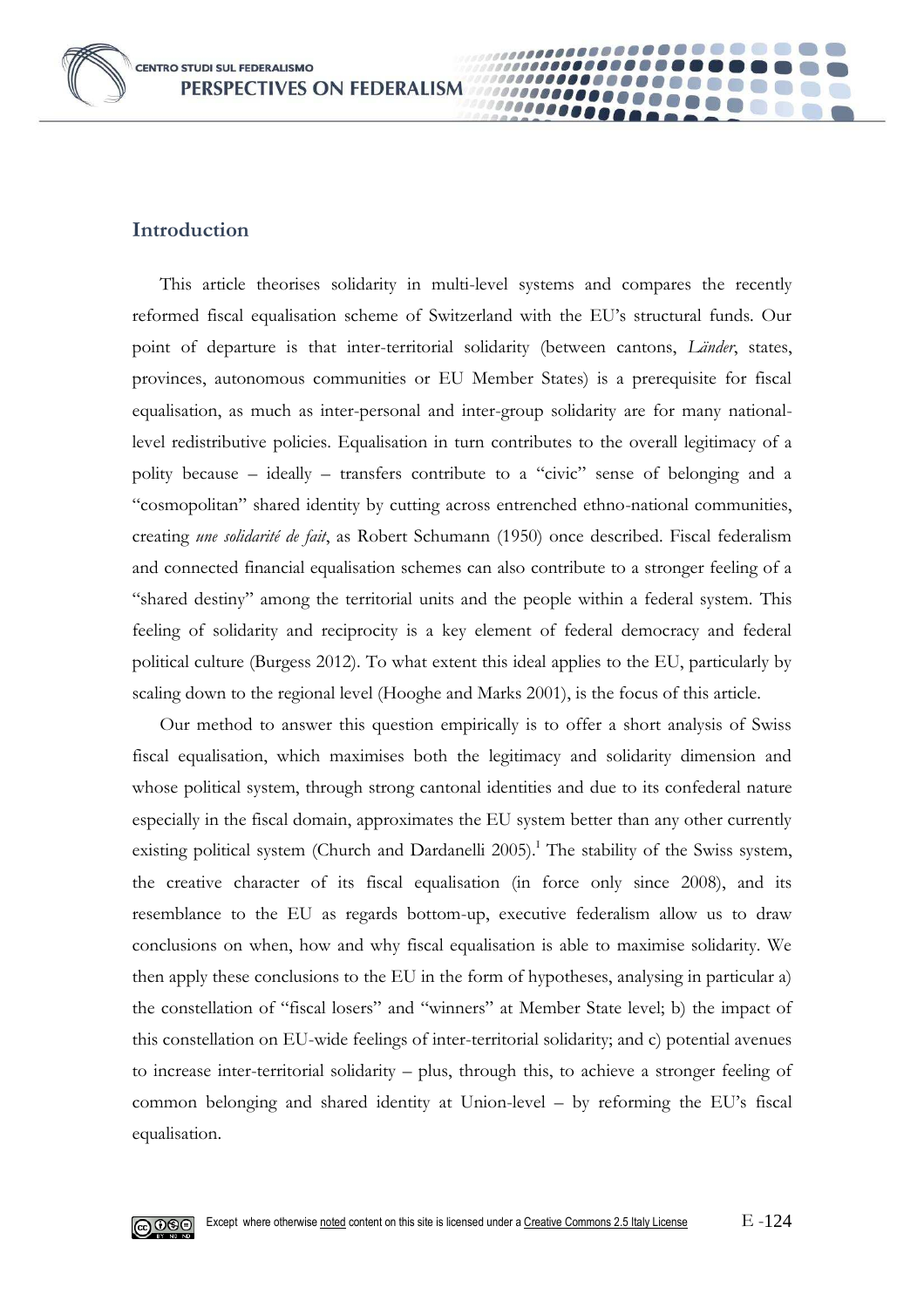The first section conceptualises territorial solidarity in connection to fiscal equalisation. The second describes Swiss fiscal equalisation while the third section is dedicated to analysing both equalisation and solidarity within the EU. The fourth section compares the two systems before we conclude.

0000

## **1. Inter-territorial solidarity and fiscal equalisation**

The literature on solidarity and fiscal equalisation is both vast and scarce. It is vast, because scholars from political economy, federalism, EU integration and even nationalism studies have at times discussed the importance of the fiscal dimension for polity-building (e.g. Burgess 2006a; Kymlicka 2001; Lijphart 1977). The importance of fiscal arrangements as part of the "self-rule" and "shared-rule" dimension in federal states has already been pointed out by Kenneth Wheare (1964). Other authors, such as Oates (1999) and Dafflon (2012), have also pointed towards the connection between federalism, fiscal relations and solidarity. However, scarcity arises in the sense that rarely has a causal connection between inter-territorial solidarity (as different from inter-personal solidarity) and fiscal equalisation been made, let alone been "tested" empirically. The recent outpour on "multi-level governance" (e.g. Bache & Flinders 2004, Benz 2009, Piattoni 2010) has only partially filled this lacuna.

The problem is that while we may observe a "re-territorialisation" (Burgess 2006b) of politics, the various mechanisms that link territory to politics at the nation-state level  $-e.g.$ collective identity (Risse 2010), imagination (Anderson 1983), control (Sack 1986), instinct (Ardrey 1975 [1966]), or societal diversity (Livingston 1956) – cannot be transformed "upwards" (to the EU) or "downwards" (to the regional level) without not also modifying their scope. A case in point is solidarity. For solidarity to make analytical sense in multilevel polities such as the EU, inspiration must thus be drawn from federal political systems, where both the constituent units and the overarching polity have a direct effect on the citizenry (Forsyth 1981). Moreover, the relations between states, regions and the European level become even more complex than in federal states, because in addition to the interaction between the European, state and regional level, in the EU also bargaining *among* states (and competition between regions) can be observed (Keating 1988, Bartolini 2005).

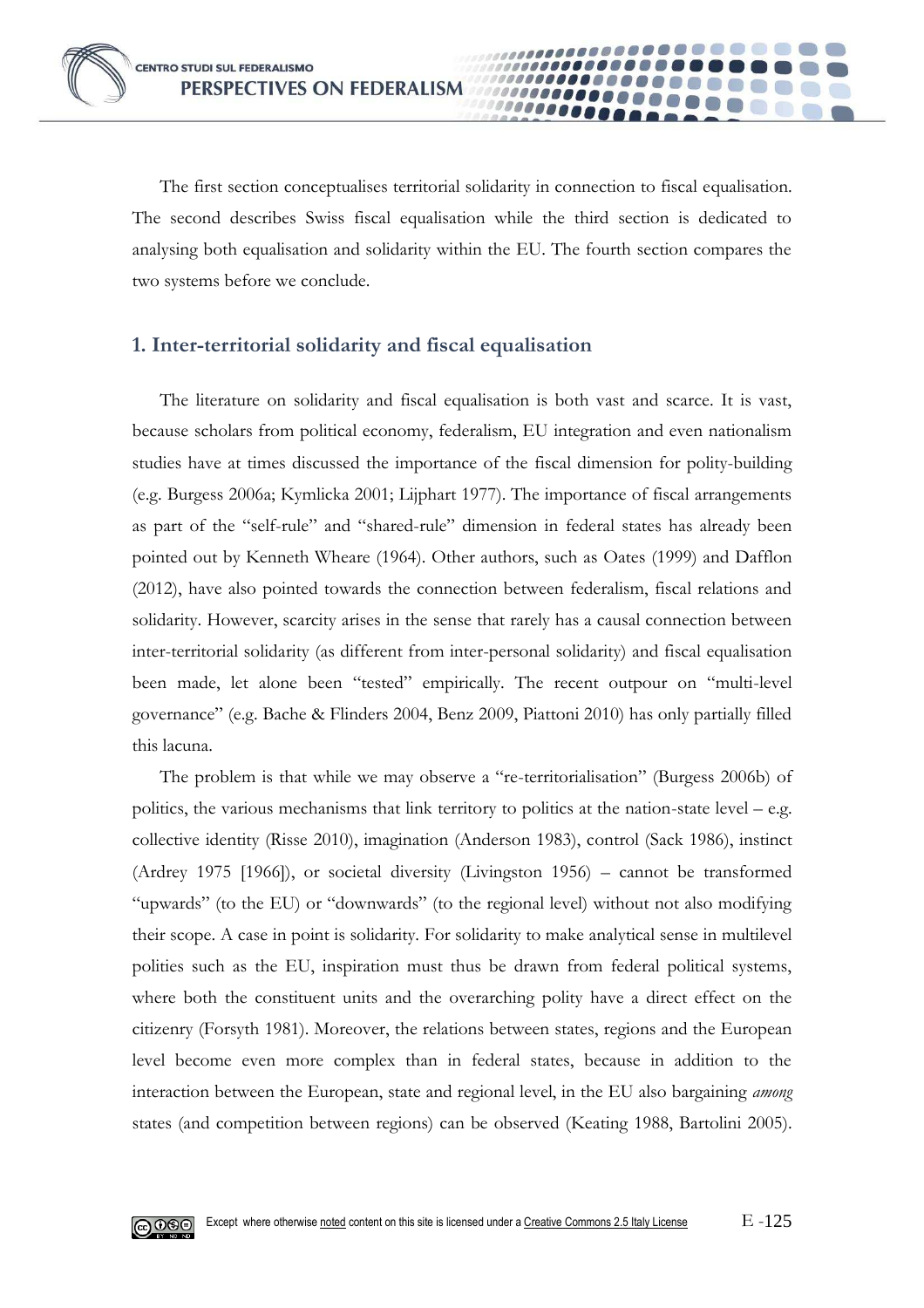

**0000** 

Nevertheless, even in federal studies solidarity as a key element of fiscal equalisation is rarely made explicit, so that one has to turn to political geography and studies of state formation to make sense of a) what binds people together not so much within, but rather across different territories; and this b) to an extent that they are willing to sacrifice some of their own wealth in favour of that of others.

The Oxford English Dictionary defines solidarity as "unity or agreement of feeling or action, especially among individuals with a common interest; mutual support within a group." Less visible but equally crucial, solidarity underpins most redistributive policies at nation-state level, not just since the advent of the welfare state (Companje et al. 2009). Such policies in turn contribute to ever-growing feelings of solidarity (de Beer and Koster 2009, 50). For the EU, this translates into output-oriented legitimacy (Scharpf 1999, 5), which in turn depends on a "rescaling" of policies, politics and polity (Delaney 1997, Somerville 2004) to the European and/or the regional (and even local; cf. the European Charter of Local Self-Government of 1985).

Deductively, then, we can imagine solidarity between individuals and solidarity between collectives; additionally, there is solidarity between territorial and solidarity between nonterritorial collectives. Significantly for us, the Lisbon Treaty lists both under Article 2: "solidarity between generations and […] solidarity between Member States." Table 1 shows all three possible combinations of solidarity – by definition, individuals are non-territorial, hence the one empty cell.

| Level/Basis                  | Non-territorial           | Territorial                  |
|------------------------------|---------------------------|------------------------------|
| <i>Individual</i>            | Inter-personal solidarity |                              |
| Collective                   | Inter-group solidarity    | Inter-territorial solidarity |
| Table 1: Forms of solidarity |                           |                              |

Classic accounts of liberal democracy have tended to focus on the first column and placed individual rights above territorial claims to justice (Greer 2006), which is precisely why federalism can be perceived as having a slightly undemocratic touch (Basta Fleiner 2000: 94). In the French ideal of republican equality and in the Anglo-American conception

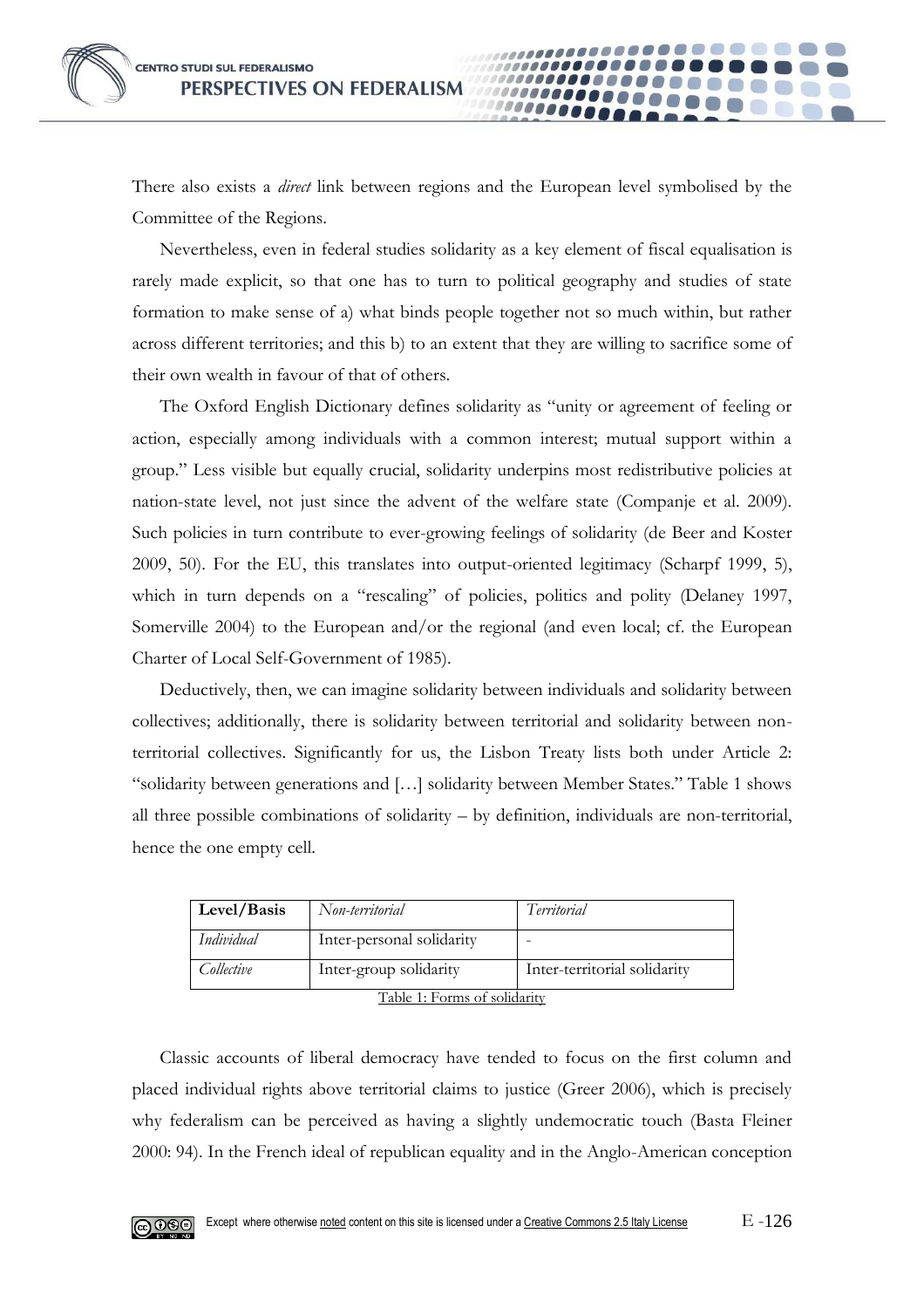of liberty, the state is either regarded as a means to foster unity and cohesion (through Jacobin centralisation) or to be kept small to allow markets to thrive (privatisation). And yet only a federal ideology "in the weak sense" (King 1982) is able to reconcile all three forms of solidarity in a legitimate way.

....

First, by reconciling deep-seated collective *and* territorial imaginations with the need to collaborate in a mutually binding way on a greater scale. Federations, by breaking larger entities down into several smaller polities, allow for inter-personal solidarity in, ideally, the same homogeneous entities that Rousseau envisaged as *conditio sine qua non* for democracy to work.<sup>II</sup>

Second, within the overarching whole, these entities are the bearers of territorial group rights, whether in essentially bi-national (e.g. Canada or Belgium), multinational (e.g. Bosnia), and multi-lingual federations (Switzerland), or in the traditional mono-national federations (Germany, Australia, USA). This creates the basis for inter-territorial solidarity – or its waning, if to strengthen ties within a community means questioning those between them.

Finally, any remaining collective but non-territorial interests (be they socio-economic, ideational, religious, or non-territorial minority groups) can organise at the "national", "regional" and/or the "local" level to argue their place in deciding on inter-group solidarity. Consequently, it can be argued that the application of the federal principle to diverse societies contributes to inter-group solidarity by allowing a re-adjustment of political categories on different political and territorial levels as well as between them, and therefore contributes to a greater sense of justice in both a normative and a practical sense (Wayne 2001, Requejo 2005).

Focusing on inter-territorial solidarity in particular, its importance for federal political systems<sup>III</sup> is expressed in the need for fiscal equalisation to address both horizontal and vertical imbalances (Watts 1996: 41). Equalisation in narrower terms refers to transfers that stem from

a recognition that disparities in wealth among regions within a federation are likely to have a corrosive effect on cohesion within a federation. Indeed, it is for this reason that in most European federations equalisation transfers have been labelled "solidarity" transfers. (Watts 1996: 45)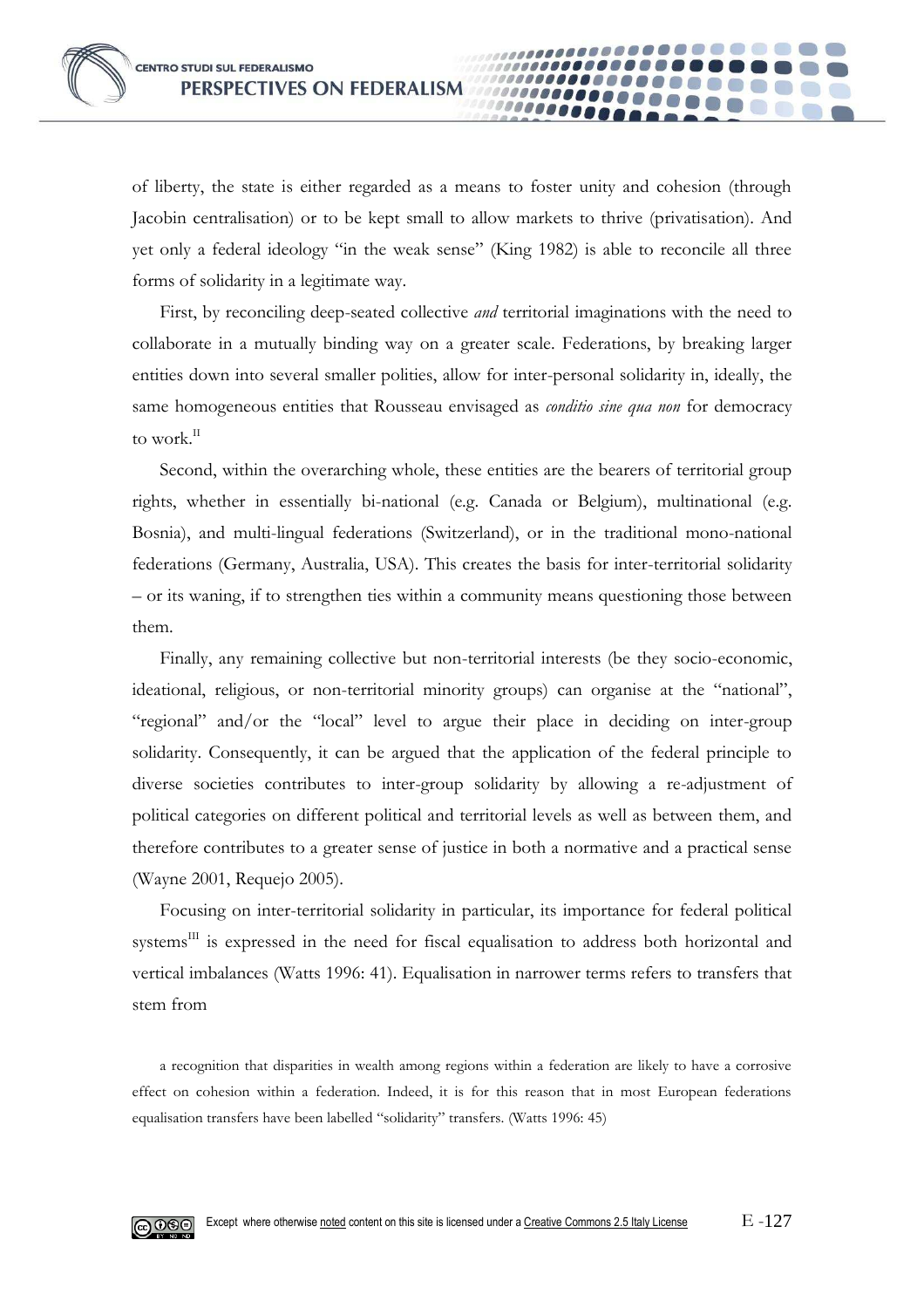Because disparities might threaten unity, equalisation is an expression of solidarity. But the relationship between inter-territorial solidarity, fiscal equalisation and overall legitimacy can only be circular, as we show in Figure 1.

....



Figure 1: The circularity of inter-territorial solidarity

There are thus three interactions at work. First, between solidarity and equalisation: a minimum level of solidarity is a condition for fiscal equalisation. Both the extent and the very existence of fiscal equalisation constitute the ultimate test of inter-territorial solidarity. However, some examples demonstrate a fundamental dilemma in this circular relationship: whether it is Catalonia's call for fiscal autonomy à la Basque Country and Navarre, or even for independence because it does not want to fund the other Spanish regions' expenditures by having to cut its own budget; Bart De Wever's disagreement over Flanders having to "pay for the unemployed in Wallonia"; or Bavaria's appeal to the Constitutional Court over the current inter-*Länder* fiscal equalisation.<sup>IV</sup> Thus, solidarity and equalisation are permanently contested and re-negotiated in federal systems, because commitments to financial equalisation among federal units can be seen as a limitation to the autonomy of the (richer) units in a federal system.

Second, financial equalisation has become more and more frequent in federal and nonfederal countries – but also more contested – since it also relates to wider economic questions of fair competition and fiscal discipline (Rodden 2006). Thus, to be perceived as legitimate, equalisation must give expression to territorial differences on both sides of the equation, i.e. at the paying as well as at the receiving end. Equalisation only contributes to the legitimacy of a polity if not only the net recipients, but also the net contributors regard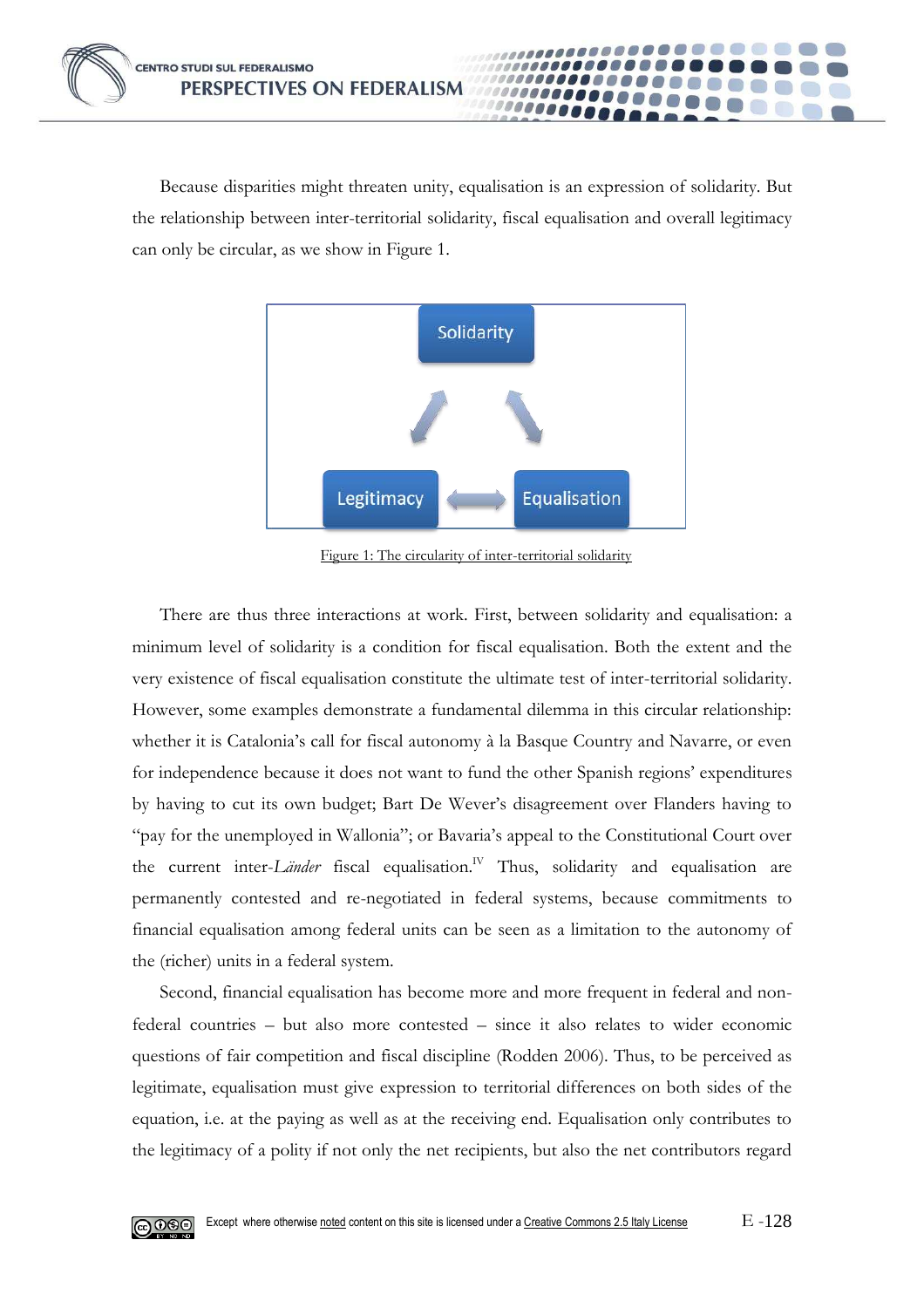it as necessary. The EU accomplishes this sort of "output legitimacy" with the trick of "rescaling" its projects to the regional level, but then consistently aggregating the benefits to the national level – in this way, because every Member State has regions that receive money, there simply are no losers.

100001

Third, legitimacy strengthened in such a way contributes to solidarity and makes the circle come to a close. This is because the legitimacy of each policy contributes to the aggregate legitimacy of political decisions in general. Equalisation is thus not only a consequence, but also a cause of solidarity through the provision of specific benefits. Hence, one would expect those who profit the most from a given equalisation system to be amongst the most ardent favours. Therefore, in a democratic setting where decisions are taken by majorities (i.e. anything ranging from simple plurality to unanimity), equalisation can only work if there are more winners than losers, defined in the very territorial terms used by the equalisation system itself. As the Swiss description below demonstrates, the new fiscal equalisation scheme was overwhelmingly approved because all but very few (and small) cantons are now better off. The open expression of such a form of inter-cantonal solidarity (in a nation-wide referendum) has in turn significantly strengthened the overall legitimacy of the Swiss political system.

Some argue that the EU will never be able to reproduce societal togetherness with the same intensity as has been achieved at the national level. Hence, no (inter-*personal*) "duty to accept solidaristic sacrifices derived from the premises of essential sameness" will ever arise (Scharpf 1999: 12). At the same time, however, the crises in Greece, Portugal, Ireland and Cyprus and the adoption of the European Stability Mechanism (ESM) have lifted EU-wide (inter-*territorial*) solidarity – at least for the Eurozone-members – to an unprecedented level that could well pave the way for a banking union and, indeed, to the "ever closer union" outlined by Barroso (2012):

The stronger countries must leave no doubts about their willingness to stick together and about their sense of solidarity. […] Fairness is an essential condition for making the necessary economic reforms socially and politically acceptable and, above all, because fairness is a question of social justice. […] the economic and monetary union raises the question of a political union and the European democracy that must underpin it. [...] Let us not be afraid of the word: we will need to move towards a federation of nation states.

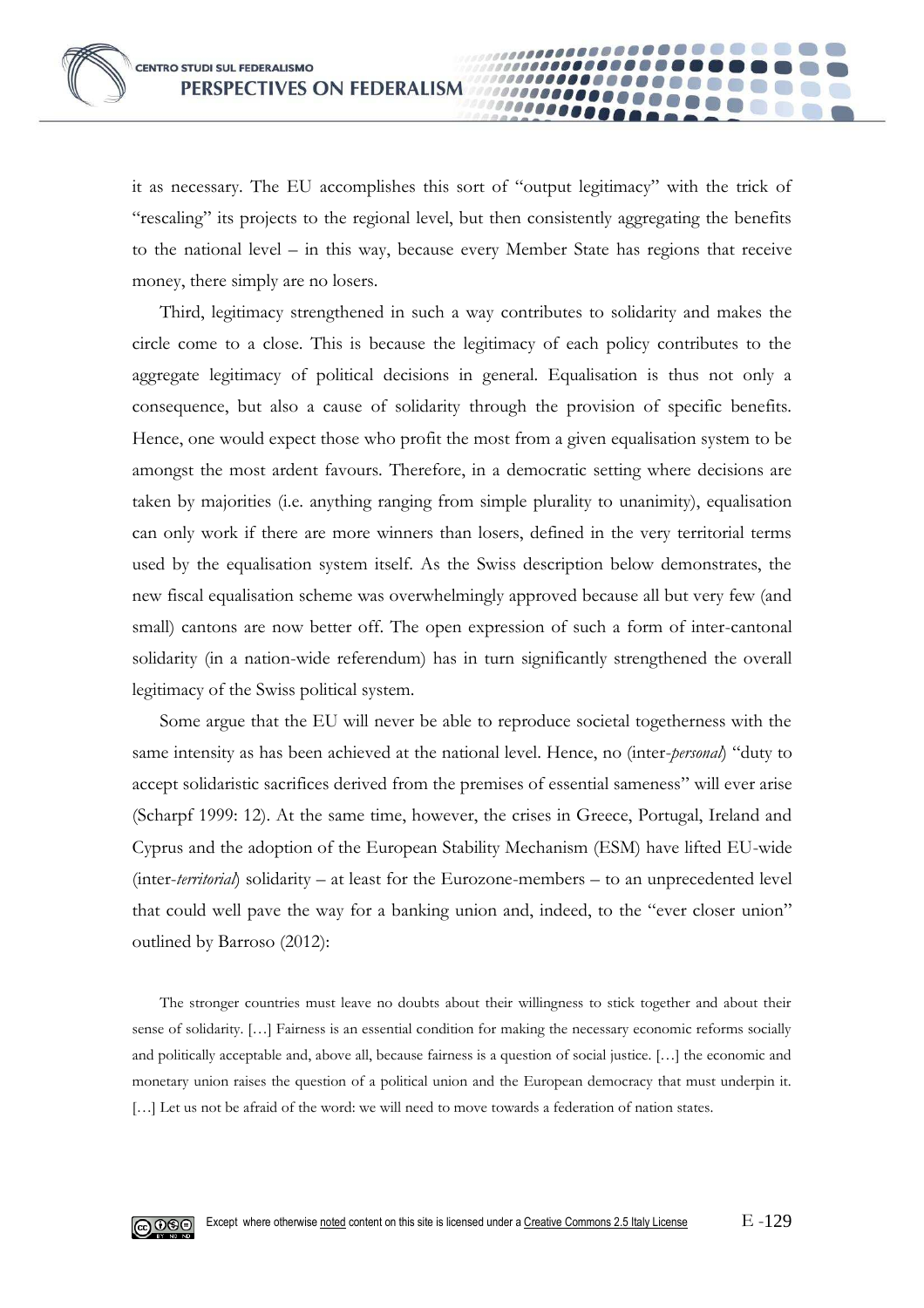Our argument is that in the absence of a strong sense of togetherness (or inter-personal solidarity), which at the nation-state level has been a condition for (the legitimacy of) redistributive policies, the economic challenge posed by the current crisis could well work as a trigger to increase the equalisation component within the cohesion policy to an extent that it becomes a powerful creator of inter-territorial solidarity, which in turn legitimises (further) equalisation and political union.

**0000** 

Centring this debate on solidarity gives expression to the fact that in multi-level polities two challenges arise: a) how to achieve solidarity between territorial communities that goes beyond mutual recognition, i.e. one that involves a willingness to make specific sacrifices that explicitly benefit others; and b) how to reconcile such inter-territorial solidarity with other (territorial or non-territorial, personal or collective) forms of solidarity. Is this a zerosum game, or are the two mutually enhancing? For lack of space, this article deals exclusively with the first challenge. Ultimately, however, while it is true that "a solidaristic substrate is required for the formation of a collective identity" (Eriksen 2011: 83), what is equally true is that multiple layers can give rise to multiple forms of solidarity. We now turn to the Swiss case for an illustration of how the relation between inter-territorial solidarity, legitimacy and fiscal equalisation can be empirically assessed and what lessons can be learned from this.

## **2. Fiscal Equalisation in Switzerland**

The purpose of this section is to show how fiscal equalisation and territorial solidarity relate to each other in one particular case. Studying Switzerland is useful because it is, for some, "the most federal" country in the world (Elazar 1993: 12), meaning that its threelayered structure of governance can serve as an inductive model. The second reason is that Switzerland has recently reformed its fiscal equalisation scheme: the current system was approved by a referendum in 2004 and has entered into force in early 2008. The 2004 popular vote also allows us to observe how the different cantons (that is, their electorates) have received the reform. The old system combined a convoluted list of subsidies with cantonal shares in federal revenues and scaled cantonal contributions to federal social expenditure (Dafflon 2005: 132–4). The new system is structured into three "pots", each with a different logic and payments detached from the other two. The following

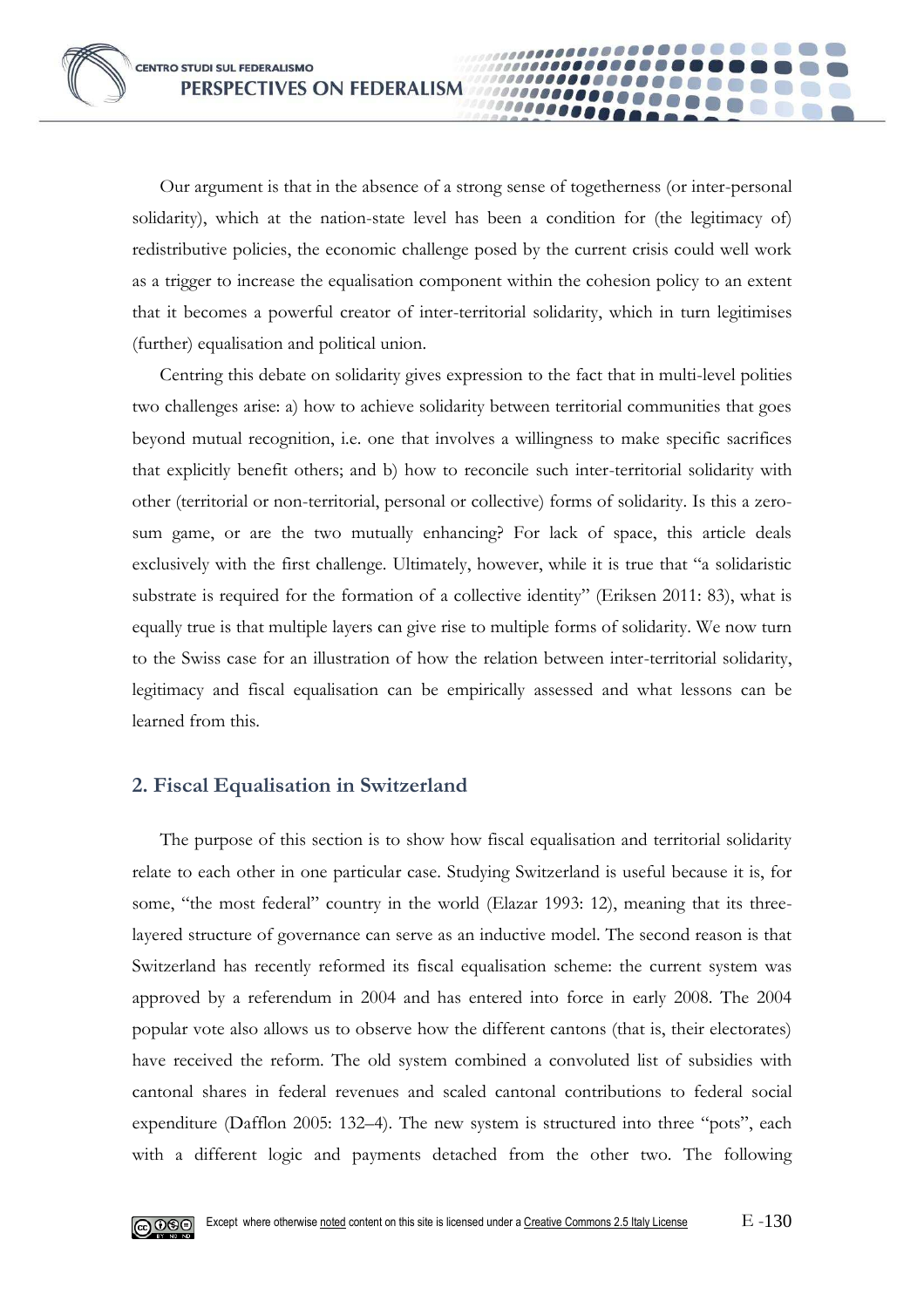subsections discuss the legal framework, provide data for the years 2008 until 2013, and draw three conclusions which we then apply to the EU.

....

#### *Legal framework*

The Swiss fiscal equalisation scheme is regulated by the Federal Act of 3 October 2003 on Fiscal Equalisation and Cost Compensation (*Bundesgesetz über den Finanz- und Lastenausgleich,* FiLaG) and the accompanying Ordinance of 7 November 2007 (*Verordnung über den Finanz- und Lastenausgleich*, FiLaV). The goals of the equalisation scheme are to "strengthen the financial autonomy of the cantons" and "decrease differences in terms of fiscal capacity and tax burden" between the 26 sub-national units (Art. 2a-b FiLaG). Money is redistributed both horizontally, from the "richer" cantons, and vertically, from the Confederation, to the "poorer" cantons in both cases. There are two ways in which the dichotomy of "rich"/"poor" is defined: cantonal economic resources and extra "costs" arising from a canton's topographical and/or social structure. Finally, there is a temporary compensation (for the 28 years from 2008 until 2036) for the losers in the transition away from the previous system.

First, the "resource" or "tax potential" of each canton represents the sum of taxable income of private individuals, their property, and the taxable profit of corporations divided by the resident population (Art. 3.2 FiLaG; see Dafflon 2005: 156, for the precise formula). The nationwide average forms the benchmark against which each canton is then measured. Cantons below this average count as "resource poor", cantons above as "resource rich" (Art. 3.5 FiLaG). Figure 2 shows the Swiss cantons and their position in the resource index for 2012. The money received from this and the other two pots can be disposed of freely by the cantonal authorities – unlike in the previous system, where around 75 per cent of the money distributed vertically was earmarked for specific projects (through matching grants in the form of subsidies; Dafflon 2005: 140).

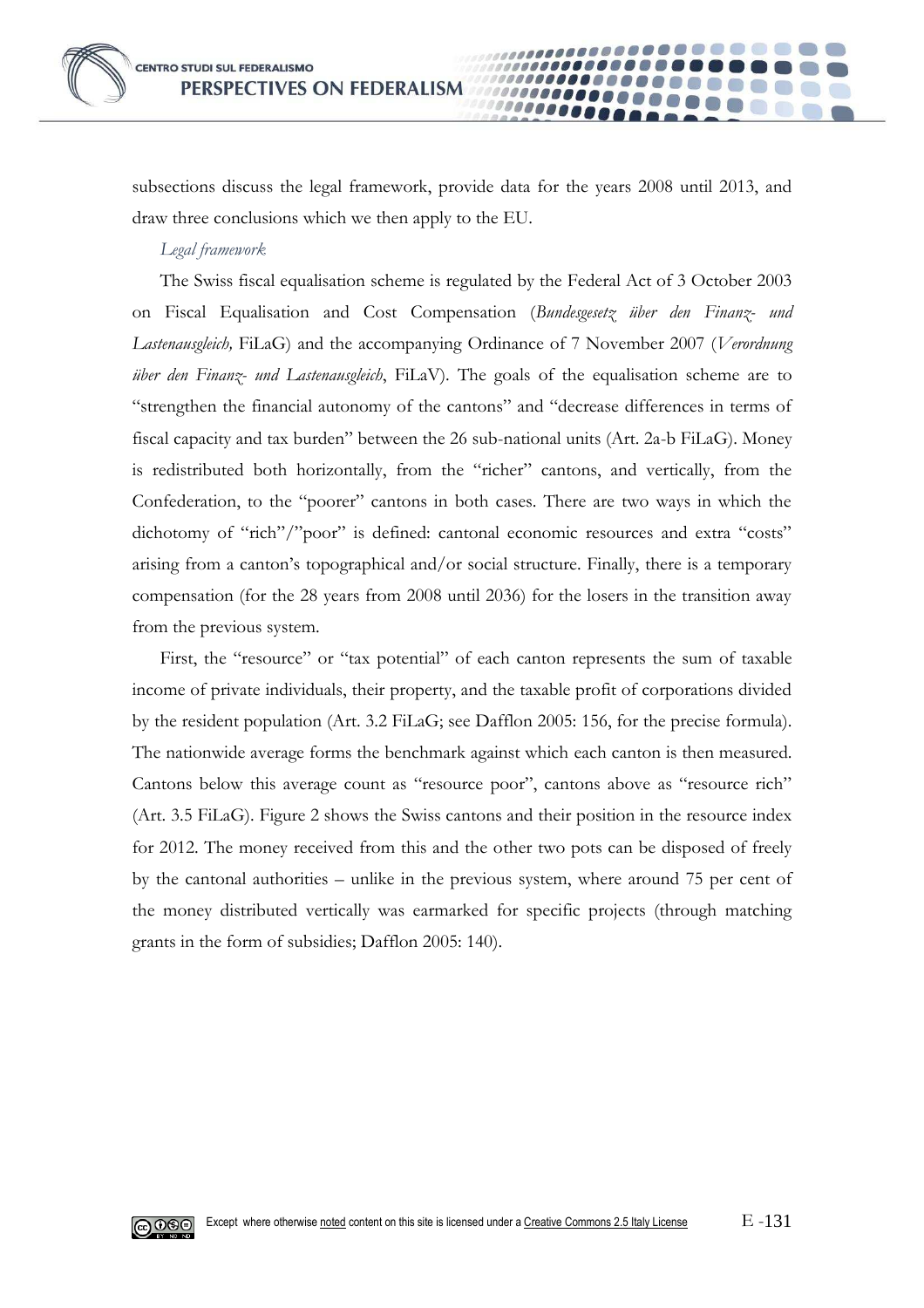2012 resource index inancially strong cantons value Aargau<br>Appenzell I.Rh.<br>Appenzell A.Rh.  $AG$ AI<br>AR<br>BE<br>BL AG Bern Basel-Landschaft MEDGES **Basel-Stadt** Fribourg Geneva<br>Glarus пú Graubünden<br>Jura<br>Luzern ow Neuchâtel UR Nidwalder Obwalden<br>St. Gallen<br>Schaffhauser GR Solothurn Schwyz<br>Thurgau<br>Ticino<br>Uri Vaud VS<br>ZG<br>ZH Valais valais<br>Zug<br>Zurich VS

......

10000000 100000

....... 0000000

Figure 2: The "rich" and "poor" Swiss cantons (EFV 2012: 11)

Figure 2 clearly outlines that despite the fact that Switzerland is generally seen as a very rich country, with a strong tradition of banking and solid fiscal policies, there is nevertheless a strong pattern of economic diversity among the cantons. In this, the differences between the cantons in term of fiscal possibilities not only cut across classic cleavages, such as the linguistic<sup>V</sup> and the religious<sup>VI</sup> cleavage, but also across a newer, urban-rural divide (Linder et al. 2008), given that both the urban cantons Zurich (ZH), Geneva (GE), Basel-City (BS) and Vaud (VD), as well as the more "peripheral" cantons Zug (ZG), Schwyz (SZ), Nidwalden (NW) and Basel-Countryside (BL) count as rich in this sense.

The second fiscal equalisation stream centres on extra costs. Significantly, this stream was added at a later stage in the reform process and was meant to buy the support of net contributors by giving them something in return (Cappelletti et al. 2012: 12–3). It pays money to cantons suffering from either or both of two types of burdens: those arising from peripheral location, inaccessibility of the cantonal territory, and/or low density structures (Art. 7 FiLaG), on the one hand, and extra costs arising from an above-average proportion of elderly, poor, and/or unemployed persons (Art. 8 FiLaG), on the other. A total of eight geo-topographical and socio-demographic variables are taken into account for

**CENTRO STUDI SUL FEDERALISMO** 

**PERSPECTIVES ON FEDERALISM**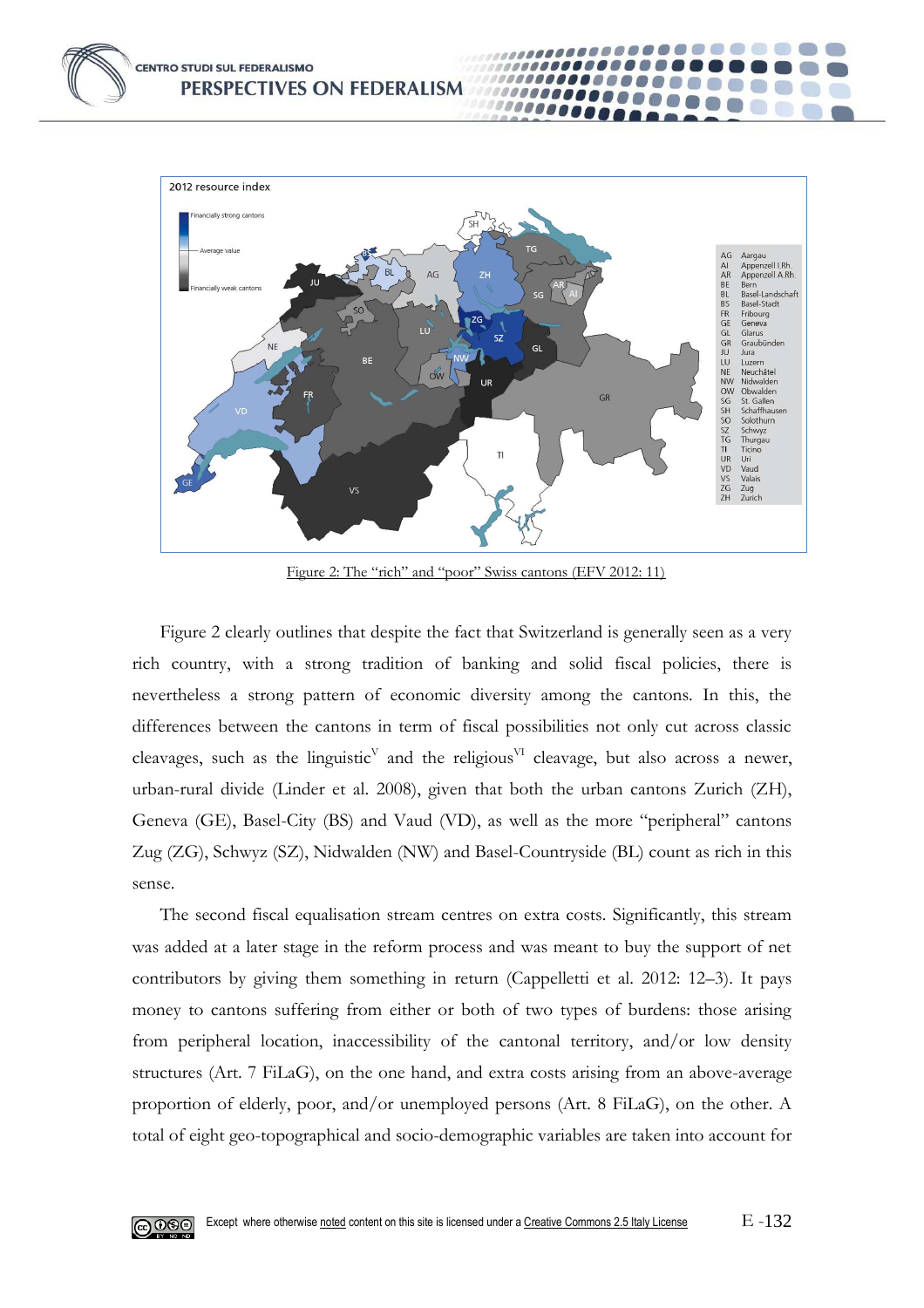the operationalisation of "costs" of this kind: average altitude, terrain steepness, settlement structure, and inverse population density for the first compensation mechanism; poverty, age, share of foreign nationals, and a "core city indicator" for the second (EFV 2012, 14). Some of these criteria lack economic justification (Dafflon 2005: 170-2) and respond more to the needs of creating a sufficiently large majority of cantons in favour of the overall system – a "package deal", as Cappelletti et al. (2012: 9–10) call it.

,,,,,,,,,,,,,,,,,,,,,

........ 00000000000

1000000000 1000000

This is even more valid for the third stream, limited in time to 2036 and designed to compensate cantons that excessively lost in the transition away from the old equalisation scheme (Schaltegger and Frey 2003: 252). In allusion to EU terminology, the official English translation of this third stream is "cohesion fund" (EFV 2012, 15), but the literal translation of the German *Härteausgleich* would be "duress equalisation" (Art. 19 FiLaG). Figure 3 depicts the financial flows for 2012 including all three fiscal streams.



Figure 3: Swiss fiscal equalisation, 2012 (EFV 2012: 17)

As can be seen, five groups of cantons emerge. Eight cantons (bottom left) draw a net profit from the cohesion fund, are financially weak and subject to excessive costs. Hence, they are *triple winners*. Of the eight financially strong cantons (on the right), on the other hand, only two do not fall prey to excessive costs and are therefore payers on all three

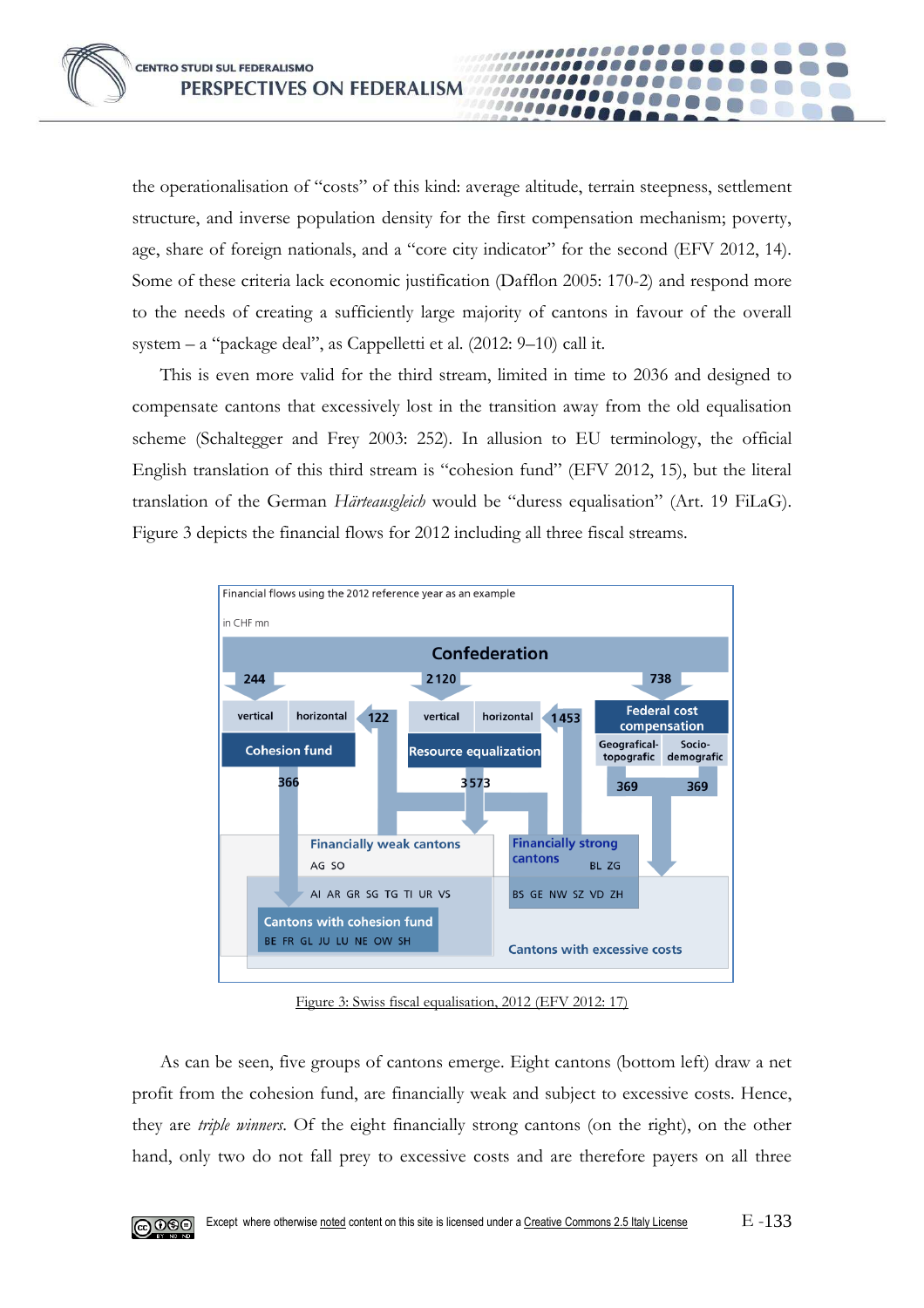accounts (*triple losers*). The other six financially strong cantons at least profit from cost equalisation, although situated above the Swiss average in terms of financial resources (*cost winners*). Two other cantons (Aargau (AG) and Solothurn (SO)) are financially weak, but do not have excessive costs, nor are they transition losers (*resource winners*). A final group of eight cantons is financially weak and has excessive costs, but does not receive payments through the – transitional – cohesion fund; cantons in this group we can be called *cost and equalisation winners*.

10000

#### *Winners and losers*

All but the two cost compensation mechanisms (second stream) are funded by *both* federal and cantonal contributions. The ratio of this division is one third for the cantons and two thirds for the Confederation, for the Cohesion Fund (Art. 19.2 FiLaG): all cantons pay into the fund according the number of inhabitants, but only eight also receive something in return. For resource equalisation, the cantonal share is "between at least two thirds and a maximum of 80 per cent of federal payments" (Art. 4.2 FiLaG). In 2012, the amount paid by all cantons together was equivalent to 40.7 per cent of the contribution effectuated by the Federal Government; in 2008, it had been a high 70 per cent (EFV 2012).

A more interesting statistic is that of net per capita payments. Figure 4 shows the average annual net per capita payments for each canton between 2008 and 2012 in CHF; a negative payment denotes a disbursement to a canton, a positive payment means the canton had to contribute. Seen as the aggregate over the last five years, there were thus eight "net losers" and 18 "net winners". The eight losers are the same that were expected to be net contributors at the time the federal referendum took place (Cappelletti et al. 2012: 11), so this division has remained stable over time. Moreover, the latest official policy evaluation shows that the rich cantons have grown by an average of 22.3 per cent, between 2007 and 2011, while the poor cantons have grown by "only" 17 per cent (EFV 2011, 8). The potential of Zug, Vaud and Schwyz has even increased by a record 35.7, 34.1 and 33 per cent, respectively (ibid.).

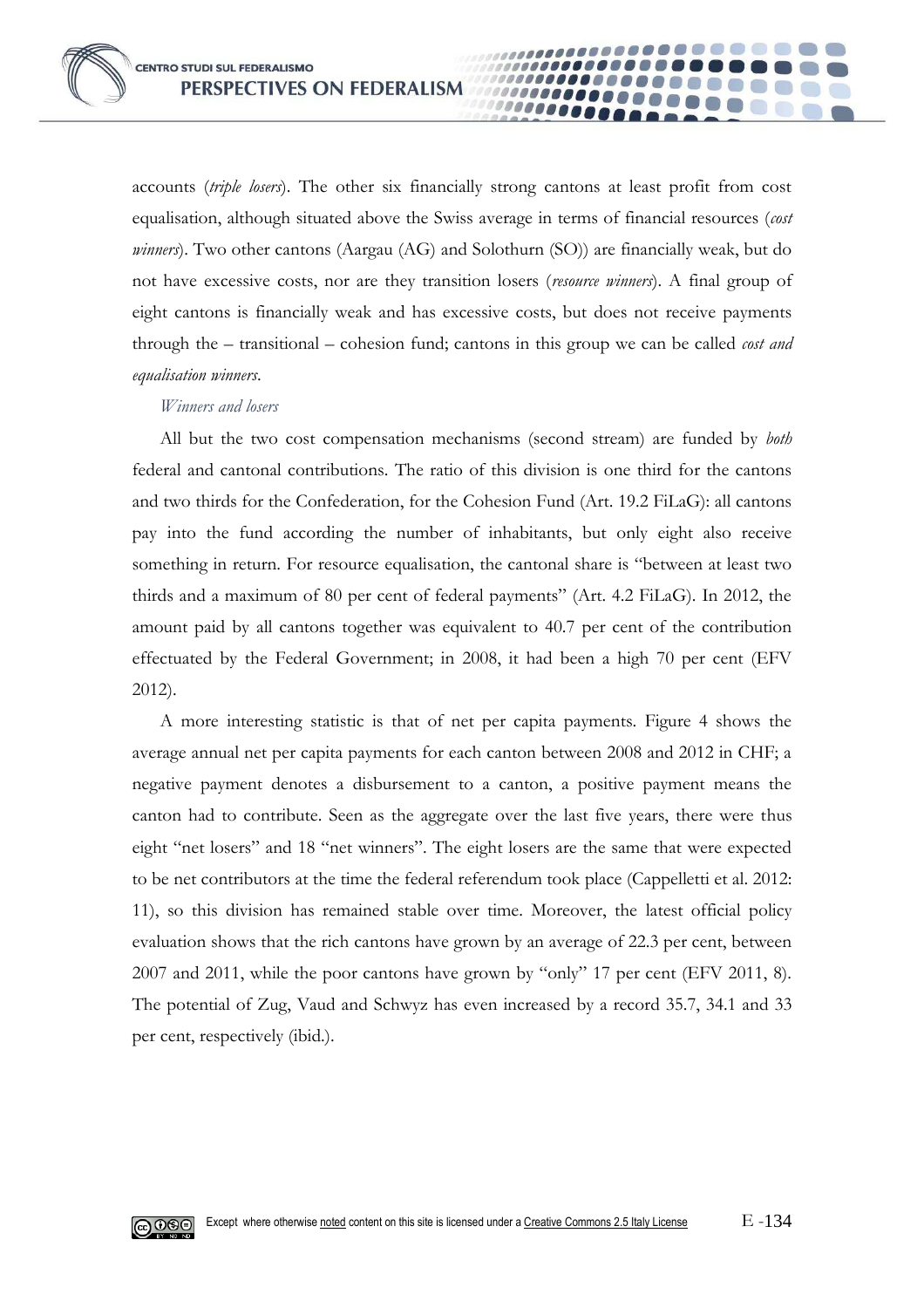

0000

Figure 4: Net contributors and recipients in Switzerland, 2008-12

#### **2.1. Inter-territorial solidarity in Switzerland**

Because the Federal Act of which the new fiscal equalisation was part entailed wideranging modifications of the Federal Constitution, a popular vote had to take place that needed to muster a majority of both individual and cantonal votes (BR 2004). On 28 November 2004, a large majority of both cantons (23 out of 26) and citizens (64 per cent) agreed to the new division of tasks between Confederation and cantons and, through this, also to the new equalisation scheme (*Neugestaltung des Finanzausgleichs und der Aufgabenteilung zwischen Bund und Kantonen*, NFA). Only in three cantons did a majority of citizens reject the NFA; turnout was a low 36.9 per cent (BK 2004).

Analysing the 2004 referendum more closely allows us to draw several conclusions as to the underlying feeling of solidarity. Clearly, the more a canton was to profit from the new equalisation scheme, the more its citizens were in favour of it. Figure 5 shows the strong correlation between the share of no-votes in 2004 and the average per capita payments over the entire period for which we have data (Pearson's  $r = .754$ ,  $p < .01$ ). The only three cantons that rejected the NFA (Zug, Schwyz and Nidwalden) were all to consistently pay more into the equalisation schemes than they would receive (ranking first,

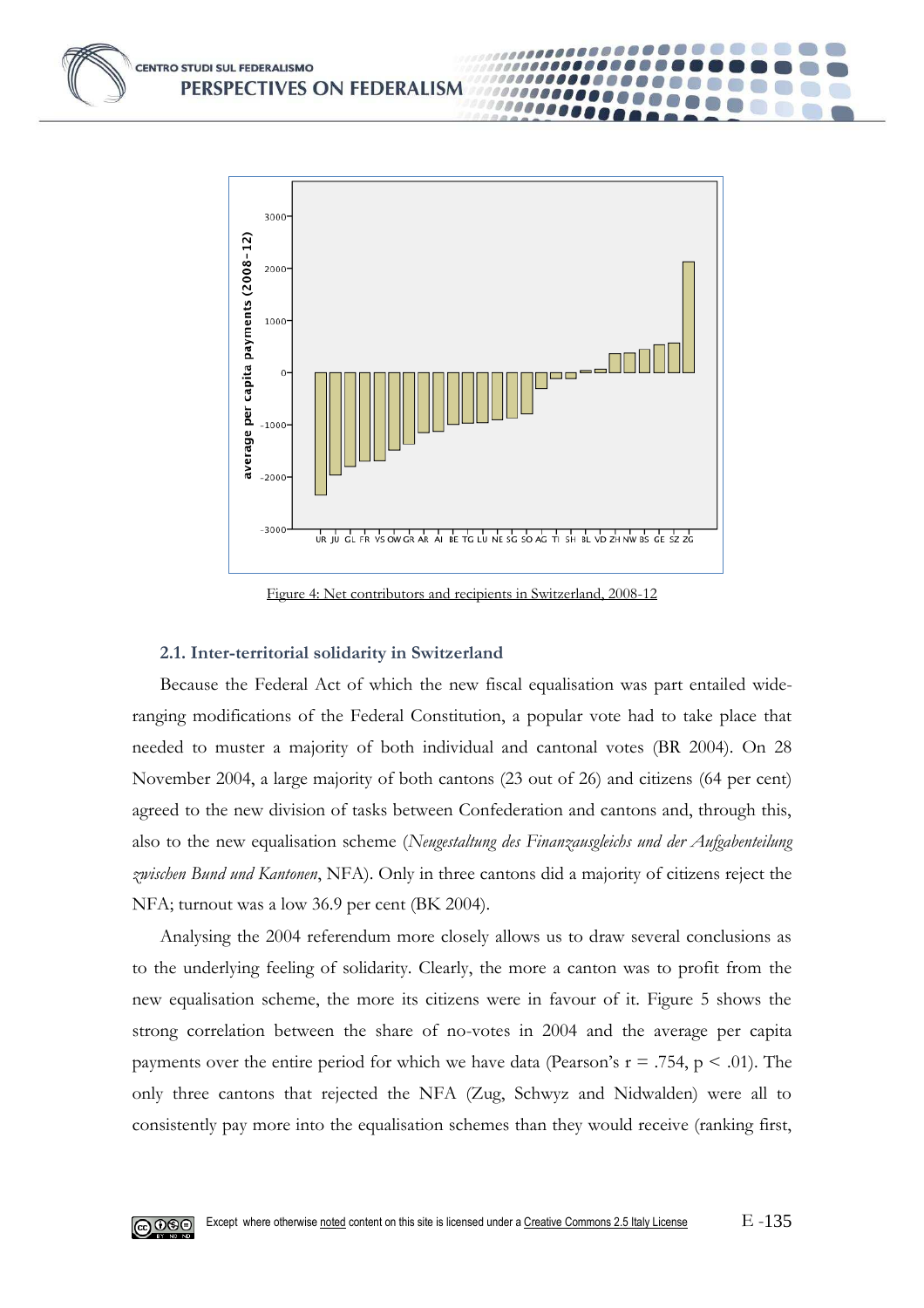

second and fifth in Figure 4), while the highest approval rates were registered in the cantons benefitting the most (e.g. Uri, Jura, Fribourg, Obwalden).



Figure 5: Benefits of Swiss fiscal equalisation by its approval rate

Three conclusions can be deduced from this. First, the perception of profit seems to have had an influence on attitudes towards nationwide solidarity. If the NFA was regarded as the most important element of nation-wide solidarity, then support for it was strongest at the receiving and weakest at the paying end of the fiscal equalisation scale.

Second, the reform managed to create few losers in the sense of consistently having to pay and never receiving anything in return. The three different pots have allowed 18 of 26 cantons to end up with a positive balance after six years. Moreover, only three of the six net payers rejected the NFA, and they are all very small and Catholic cantons, whose combined weight of no-votes (54'644) was less than, for example, the number of yes-votes in St. Gall alone (64'749). Bringing many cantons, and especially the larger ones, on board was therefore key to the success of the reform.

Third, achieving this degree of consensus is expensive. For 2012, the Swiss Confederation paid 3'102 million CHF (ca. 3.2 billion USD), whereas all the cantons together paid 1'575 million CH (ca. 1.6 billion USD). Achieving a strong sense of territorial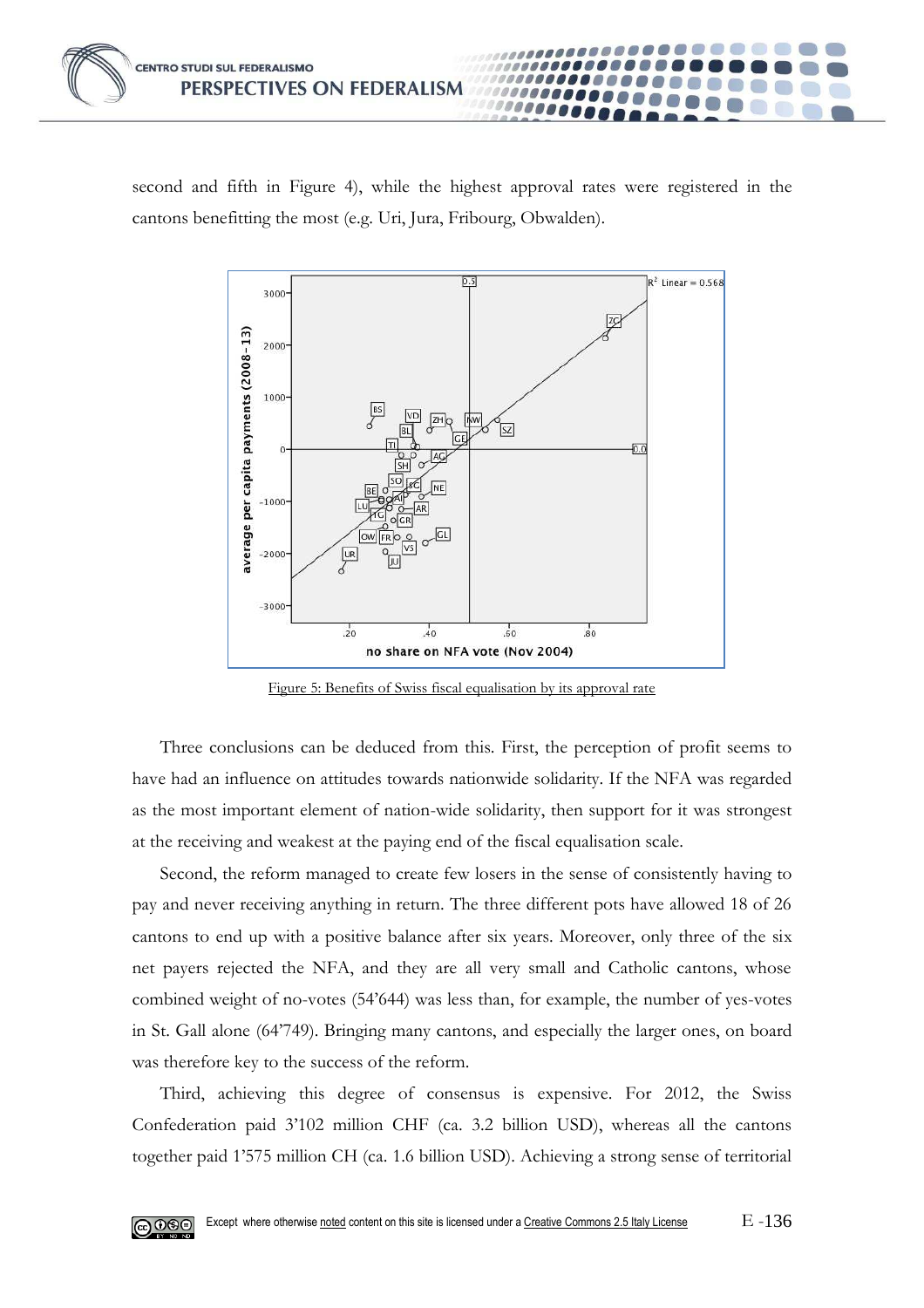solidarity therefore requires a strong centre *and* strong component units, in terms of being able to share the overall financing of the system: the vertical component significantly lessens the individual contribution each canton has to make. However, where cantonal contributions rise disproportionately and in times of general fiscal crisis, fiscal equalisation is questioned as being derailed and exaggerated.<sup>VII</sup> We now apply these three conclusions to the EU polity.

10000

## **3. The EU System**

EU Regional Policy is one of the oldest policy areas of the European Union and has been a constant issue of discussion among Member States (Miric 2010, Mellors & Copperthwaite 2005 [1990], Balchin et al. 1999). While it was recognised that the creation of a Single Market, amongst a variety of Member States with different economic strengths and weaknesses, needed to be counter-balanced by some form of financial support for under-developed regions, the exact amount of money and its implementation via EU Regional Policy have been at the centre of a number of heated debates within the EU (Tondl 2004). However, the fact that Regional Policy has become the single most important policy in the EU budget demonstrates the importance of this policy. Moreover, at least one instrument explicitly makes the same point as we advance it here: the EU "Solidarity Fund", through which "the Community should show its solidarity" by providing grants to help after natural disasters (cf. Council Regulation 2012/2020, preamble). But what kind of fiscal equalisation does the EU have to give expression to inter-territorial solidarity?

#### *EU "fiscal equalisation"*

Börzel and Hosli (2003: 188) write that "in contrast to federal systems, the EU is not endowed with an overall redistributive responsibility at the central level, despite the existence of the Structural and Cohesion Funds. The EU's current setup clearly differs from most existing federal systems in its lack of a general income redistribution scheme." One reason for the absence of explicit redistributive activity is certainly a lack of a substantial EU budget. The EU's sources of income can be divided into three groups: customs duties on goods coming from outside, a share in the VAT levied on all goods sold within the EU, and Member State contributions as a percentage on their GNP (which is by

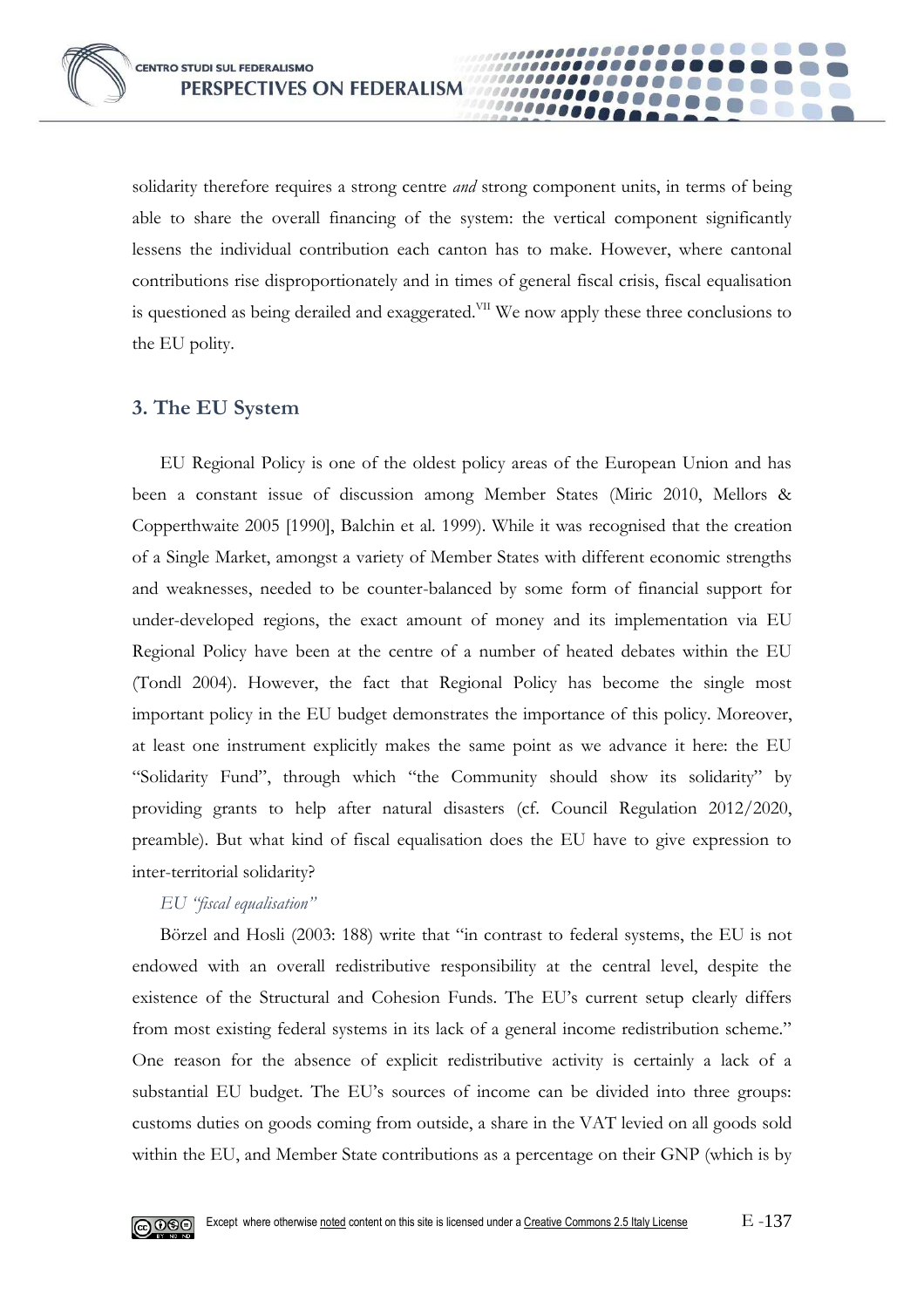far the biggest share of the EU's overall budget). Nevertheless, precisely because most of the EU's expenditures fall into a quasi-redistributive basket based on territory, it is appropriate to regard the structural funds<sup>VIII</sup> as the functional equivalent to fiscal equalisation – all the more so since, again for Börzel and Hosli (2003: 191), "the EU largely resembles a system of cooperative federalism", where the upper level regulates and lower levels execute.

....

But unlike the current practice in Switzerland, there is no explicit horizontal transfer of funds.<sup>IX</sup> EU structural funding works indirectly and vertically. It is paid by the EU, whose main source of funding is through Member State contributions. But since these are based on a country's GNP, richer Member States pay more into the pot for structural funds, while poorer countries tend to have poorer regions and therefore profit more from the funds. In practice, this means that Member States contribute to the EU budget, and the EU Commission (together with governments and regional representatives of the Member States) decides which regions should be awarded funding from the EU's budget pot on regional funding. While "cohesion" has political, social, and economic connotations, specifically the first one as expressing "solidarity for the weaker regions" (Evans 2004, 21) interests us in this discussion.

At the national-level, because all EU Member States are recipients of money from the structural funds (e.g. Cadman et al. 2010), there are no losers, only those who win more and those who win less. Matters are different if we turn to what remains after a Member State's contributions are subtracted from the benefits received through the structural funds. Figure 6 lists the countries by per capita net recipients, i.e. how much money each resident theoretically received after deducting payments to the EU budget in 2010 (negative amounts mean net payments). $X$  Similar to the Swiss case, there are more territorial net recipients (16) than net payers (11), but the latter constitute a much larger group, both in terms of members and population size.

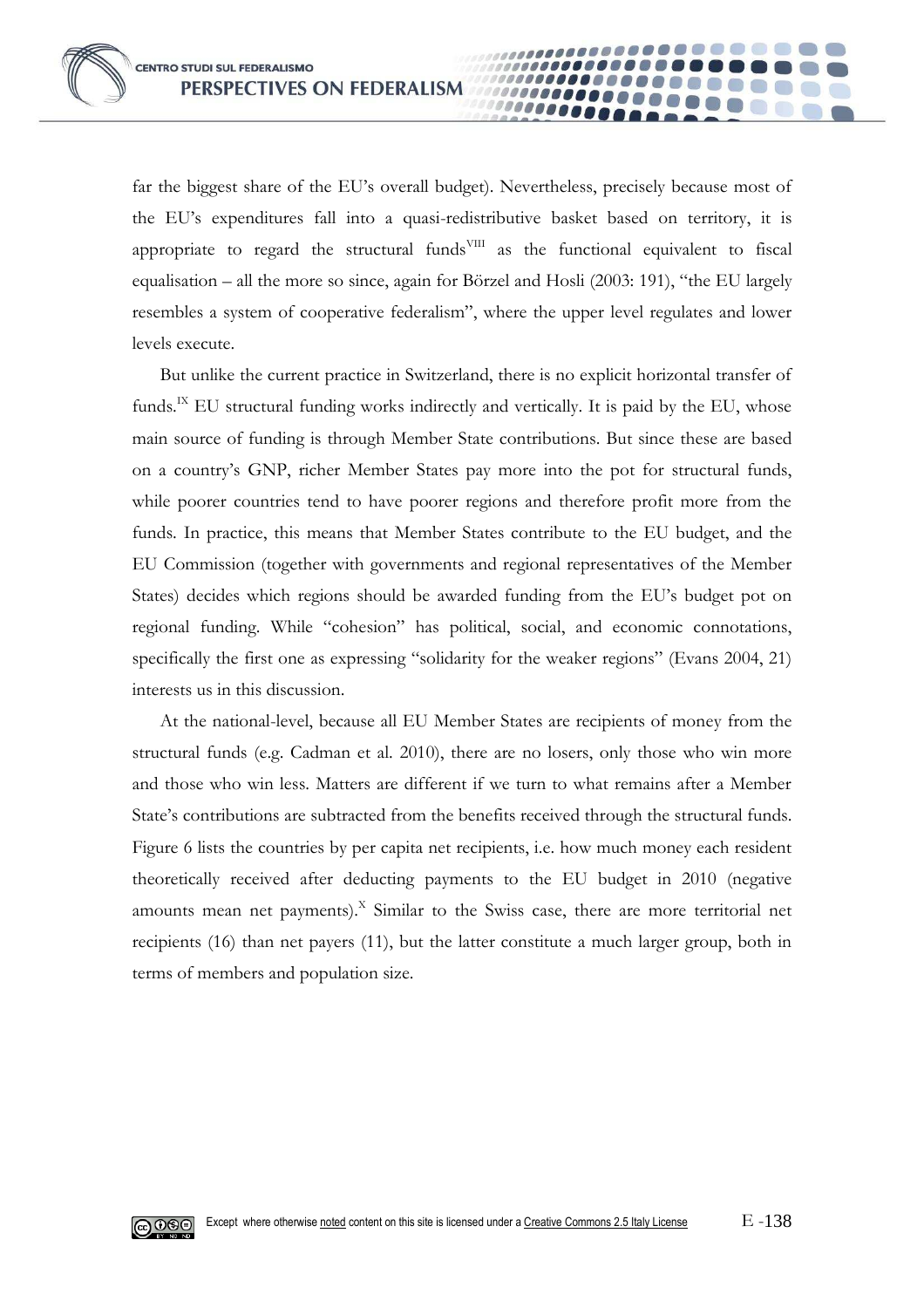

0000

Figure 6: EU per capita net recipients in 2010

#### *Citizen perception*

EU citizens never had a chance to vote on the all-encompassing system of the structural funds in a binding way, unlike the Swiss electorate in 2004. The only way to gauge the legitimacy of the structural funds is therefore through surveys (Osterloh 2011: 2). In this section we compare EU-enthusiasts and -sceptics with net recipients and contributors using Eurobarometer and other European survey data. The main question to be answered is how Europeans perceive the current system of what we call the EU fiscal equalisation system, i.e. the structural funds. What are changes over time and across countries? Are Germans really the most sceptical because they are paying the most, as we would expect from our Swiss observation, and South- and East-Europeans the most supportive of the funds – and, by implication, also of the EU as such?

At the national level, Figure 7 plots the mean attitude to EU unification against the share of residents for whom EU membership is a good thing.<sup>XI</sup> While except for Latvia, the UK and Hungary all countries are situated above one of the two arithmetic means, for the overwhelming majority of EU citizens membership is principally a good thing. Obviously the two measures are positively correlated (Pearson's  $r = .444$ ,  $p < .01$ ).

However, while the correlation between net recipients (in 2010) and mean attitudes to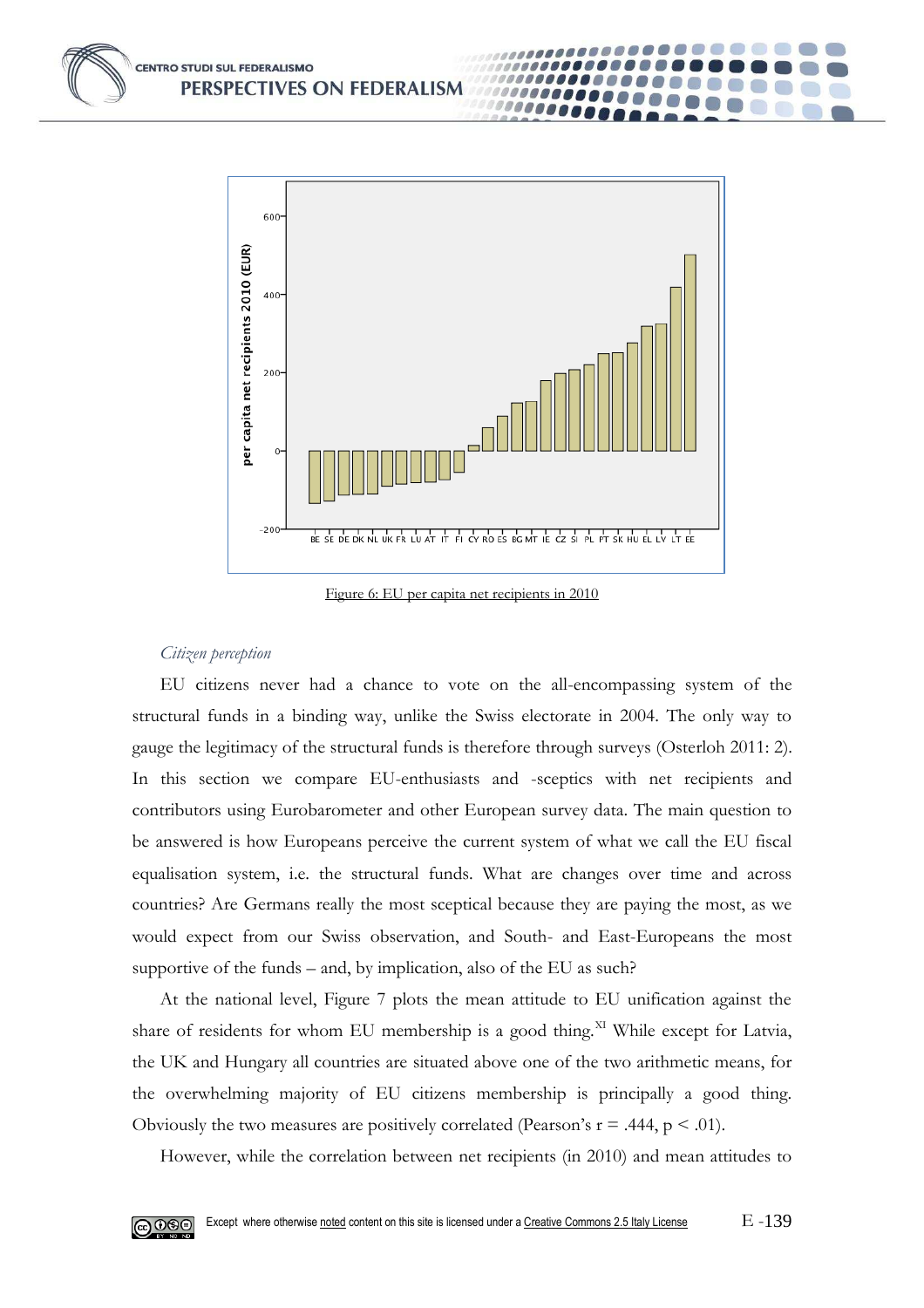EU unification is positive and significant (Pearson's  $r = .420$ ,  $p < .01$ ), the correlation between per capita net recipients and mean attitudes to EU unification is only very small and insignificant ( $r = .106$ ,  $p = .599$ ). Moreover, the correlation between per capita net recipients and the proportion for whom EU membership is good is *negative*  $(r = -.315, p =$ .109). Indeed, the strongest and most significant correlation is that between the proportion of those for whom EU membership is a good thing and per capita contributions – but this correlation is positive, contrary to our expectations (Figure 8). Richer states are therefore more supportive of the EU than poorer ones, which clearly contradicts our expectations.

**0000** 



Figure 7: Citizens' perception of EU unification and membership

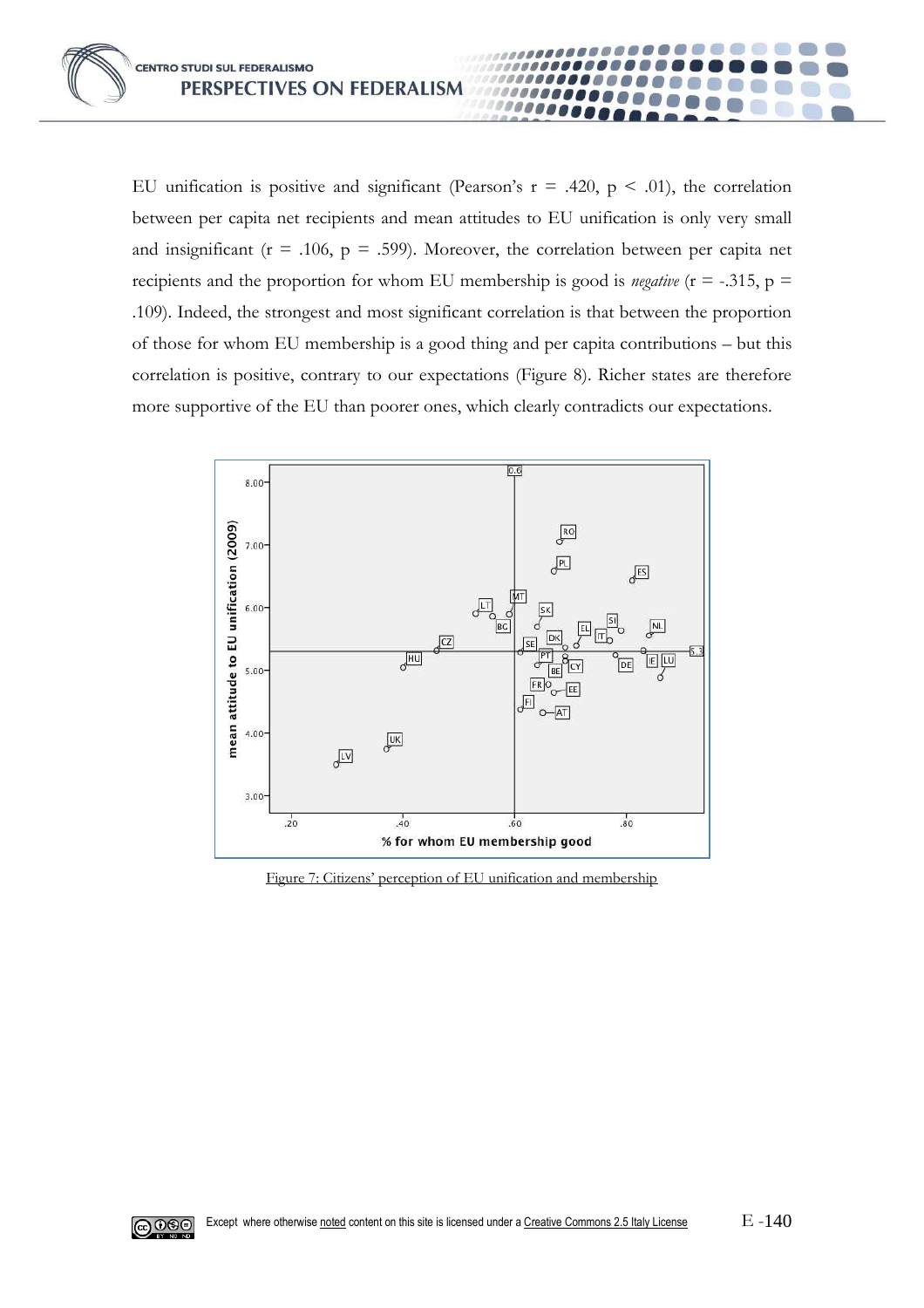

**0000** 

Figure 8: Contributions by perception

There are two possible conclusions: either the EU's peoples are happy to contribute in proportion to their wealth to the EU budget, or they are unable to make this connection and this correlation is spurious. The one Eurobarometer of 2008 (Flash no. 234) that asked respondents to evaluate regional policy comes to equally contradicting conclusions. Overall, 85 per cent of citizens agreed that EU Regional Policy should primarily target the poorest regions; approval was lowest but still very high in Austria (77 per cent), Denmark (79 per cent) and the Czech Republic (80 per cent) (ibid. 13–4). Nevertheless, 58 per cent also thought that the EU should help *all* its regions; only in Portugal and Spain (two "traditional" net recipients) was a majority of the view that the EU should focus on the poorest regions exclusively (ibid. 14). Finally, at the regional level, Osterloh (2011: 20–1) finds that the more *both* region *and* country benefit from structural funds, the more its citizens support EU membership, controlling for education, ideology, income, and duration of a citizen's country's EU membership, amongst others. In particular, "an increase of per capita transfers [to one's region] by 100 Euro increases the probability of being supportive of the EU to the extent of 11%" (Osterloh 2011: 19–20), and "being a direct recipient of structural funds increases the probability of supporting the EU by 13.2%" (Osterloh 2011: 27). Crucially, though, "spill-over within the countries" (Osterloh

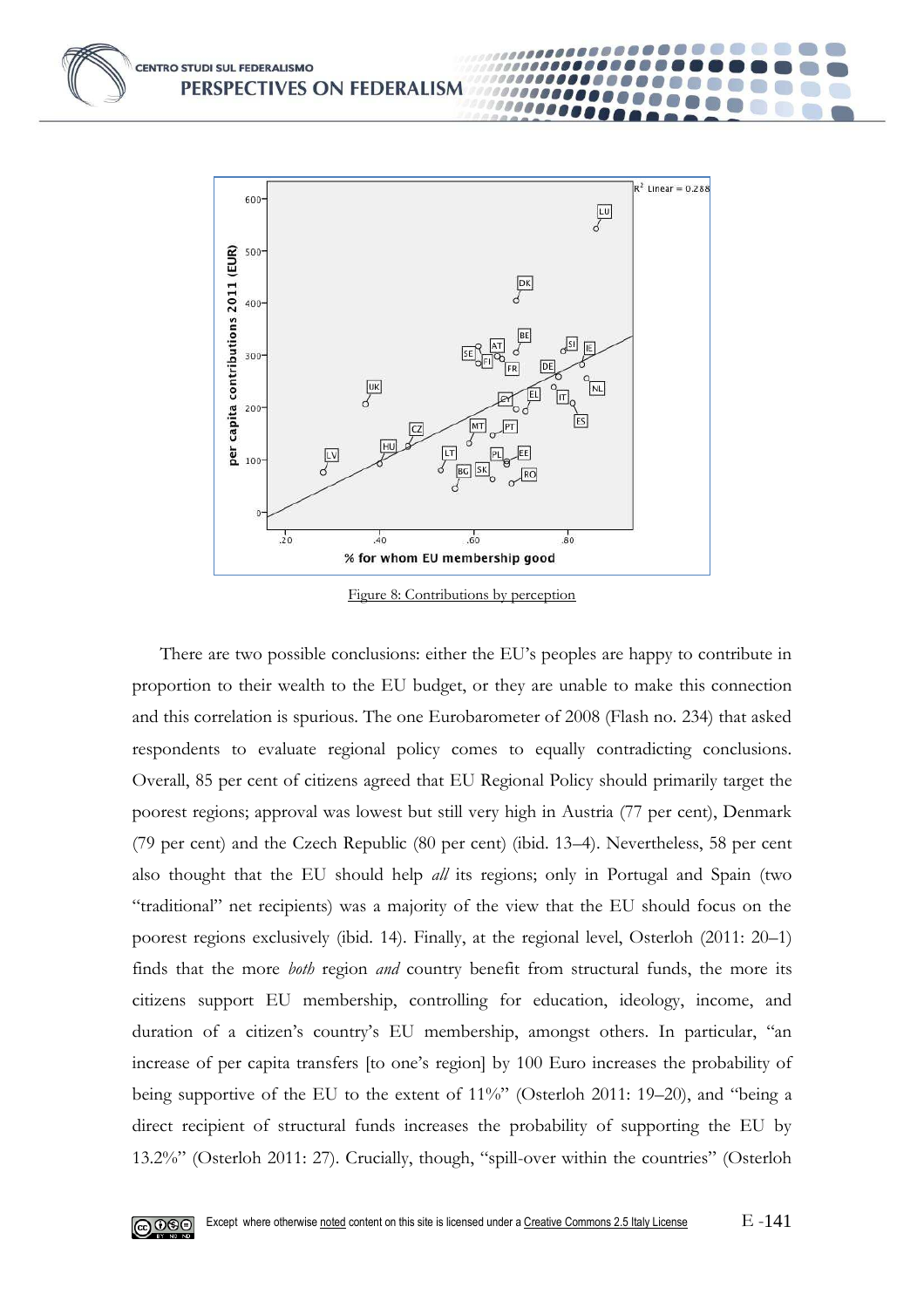2011: 29) makes the nation-level citizenry in general more supportive of the EU.

**0000** 

## **4. Comparative Reflections**

Comparing the data on Switzerland and the EU, several observations can be made. The findings on Switzerland are much clearer in pointing to the existence of inter-cantonal solidarity and its direct link with fiscal equalisation. The vast majority of Swiss people and cantons supported the new financial equalisation system in 2004. The three cantons that voted against the new system did so not because they were generally against any form of equalisation and redistribution, but because they were net-contributors that had to contribute the most to the equalisation mechanisms and received no (Zug) or only little (Schwyz and Nidwalden) support. However, the fact that other cantons whose contributions would also be higher than their gains voted in favour of the NFA demonstrates the existence of strong bonds of solidarity and the recognition among Swiss citizens that some form of fiscal equalisation should exist to ensure equal opportunities across the country.

Moreover, while the three cantons that voted against the NFA are German speaking and predominantly Catholic, the fact that other cantons – German, French and Italian speaking as well as both Protestant and Catholic ones – voted in favour of the new fiscal equalisation scheme demonstrates that the recognition of solidarity amongst cantons cuts across established cleavages. Probably a major reason why so many people voted in favour of the NFA was the fact that it was carefully "packaged" to ensure most cantons would profit from it (hence the three pots) and that especially the bigger cantons would be in favour of it, creating thus not just a cantonal but also a popular majority (Schaltegger and Frey 2003, 253).

Our discussion and data on the EU are less clear. This has to do with the fact that the EU, unlike Switzerland, never had a referendum on Regional Policy or fiscal equalisation. Therefore, conclusions remain limited. Nevertheless, we can clearly see that most citizens believe their country's membership in the EU to be a good thing. There is also both general support for the EU's Regional Policy and a specific positive perception of the EU in recipient regions, although data on this are relatively sparse. Clearly, support for the EU is related to direct benefits from membership in the EU, be they Regional Funds, more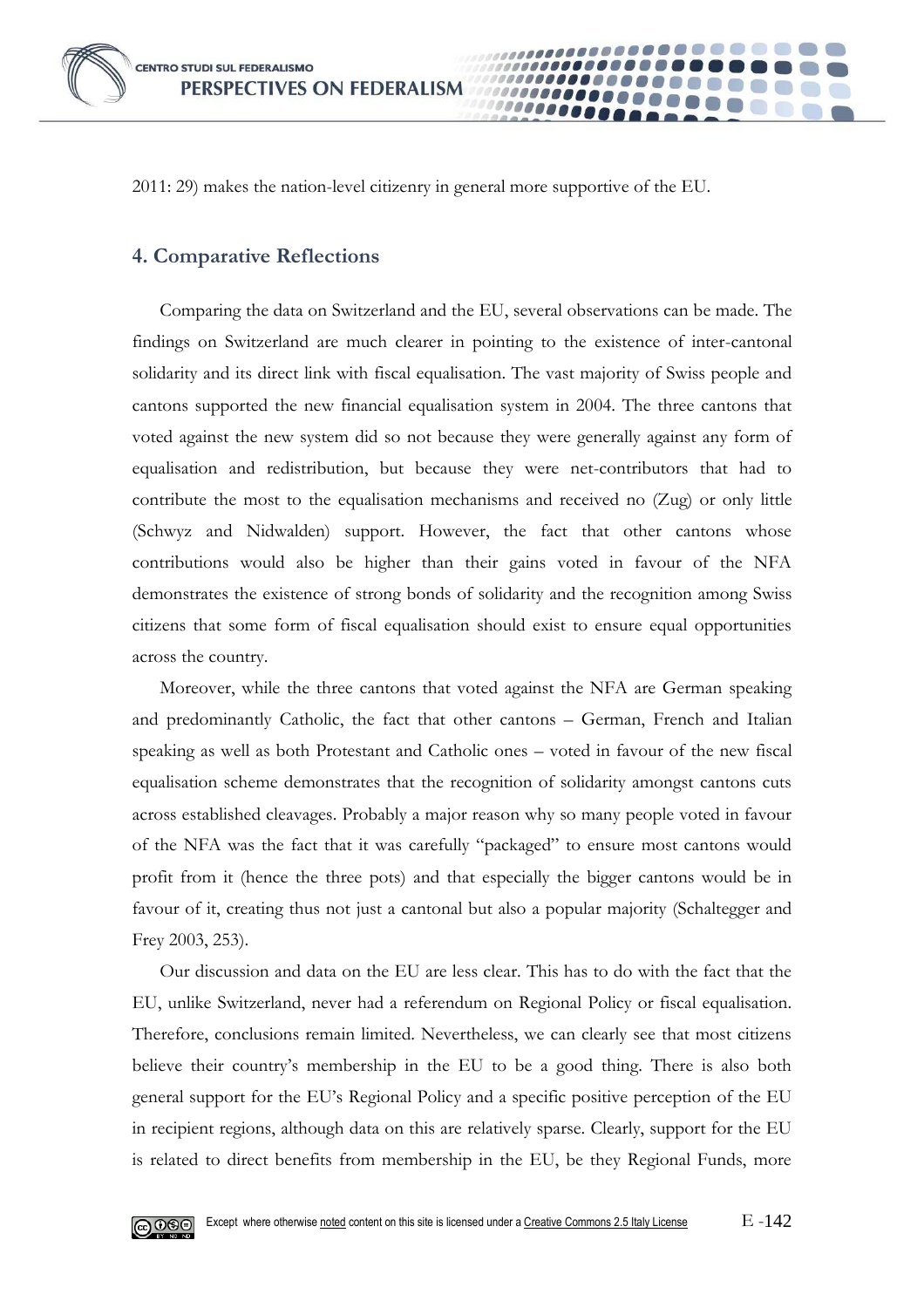political prestige or an improvement of a country's security. Furthermore, the strong support for Regional Funds allows us to conclude that there is a general awareness among European citizens about the need for fiscal equalisation, which furthermore seems to "spill-over" from the regional to the national realm. While there might not (yet) be a EU "togetherness", a certain degree of implicit solidarity amongst the EU's constituent units can nevertheless be observed when interpreting the data.

....

Are there general lessons to be learnt from this comparison and what implications does our analysis have for inter-territorial solidarity within the EU? The first lesson is that there is a direct link between solidarity and fiscal equalisation and that the two reinforce each other. We have shown this in our analysis of Switzerland, but even the more limited analysis of the EU has demonstrated that citizens support the EU if they benefit from it, and that they are able to understand the need for fiscal equalisation in a complex multilevel system such as the European Union.

The second lesson is that the success of both fiscal equalisation mechanisms lies in the fact that many profit, while there is only a small number of "losers" – in the case of the EU, at the state-level there are literally none! This means that one of the reasons why people support the EU's structural funds across the Union and voted in favour of the NFA in Switzerland is because their canton/state would profit from it in one way or another.

A third lesson is the obvious need for constant re-negotiation and flexibility. Both within the EU and its Member States, but also among the Swiss cantons and between the Swiss cantons and the Confederation, there is a permanent dialogue about the arrangements for fiscal equalisation. Be it through regular budget debates or as part of specific reform packages, fiscal and economic conditions change and adjustments are therefore frequently required. However, this dialogue also ensures the best use of funds and is important, because it gives fiscal equalisation and therefore the whole polity more legitimacy. Debates – or "deliberation", for Besson (2007) – are what ultimately make the virtuous circle of solidarity, equalisation and legitimacy turn.

This brings us back to our theoretical discussion at the beginning. While we have stipulated that solidarity is a prerequisite for fiscal equalisation and fiscal equalisation in turn strengthens solidarity, it is important to emphasise that the existence and readjustment of fiscal equalisation gives polities such as Switzerland and the EU further legitimacy. If people feel that their needs are addressed and that policy decisions have a

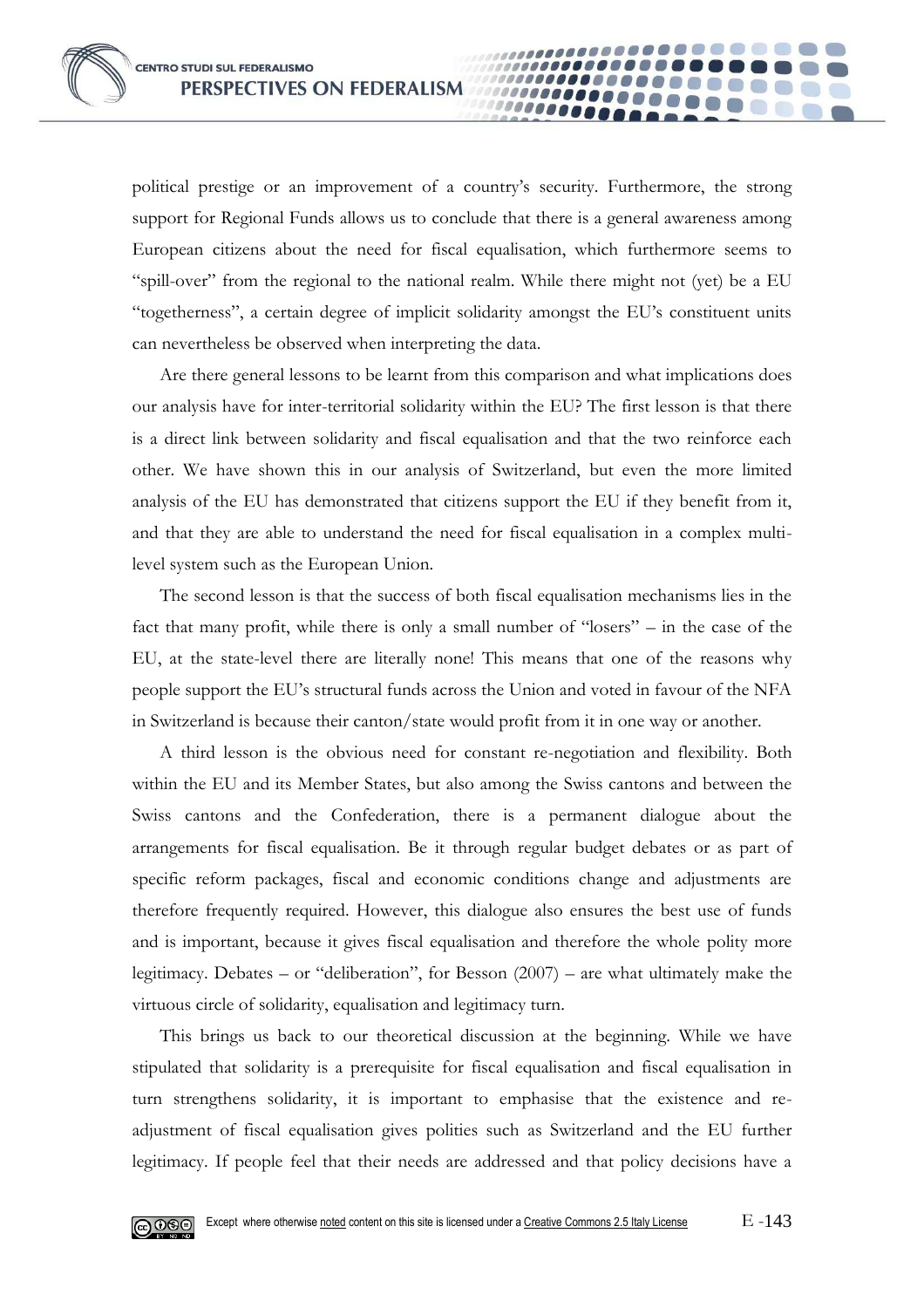positive long-term impact, then they are more likely to support policies and accept tough decisions by elites. It comes as no surprise therefore that access to Regional Funds is one of the main reasons why other countries want to join the EU. Thus, fiscal equalisation contributes not only to economic development, but also to creating a "factual solidarity" amongst different territorial communities.

**0000** 

Going back to theories on comparative federalism and federation, what can be learnt from our comparison is therefore not that fiscal equalisation is the answer to all problems of legitimacy and democratic deficits. However, fiscal equalisation, if designed properly, strengthens solidarity and this in turn increases the legitimacy of the overall political system. In that sense, the current fiscal crisis within the EU might well function as a trigger to strengthening inter-territorial solidarity through more explicit redistributive policies. What differentiates the conditions for these from a classic understanding of nation-state building is that instead of being inter-personal, solidarity now "only" needs to be interterritorial, given that EU Member States are themselves sufficiently legitimated to ensure that the other two types of solidarity – inter-personal and inter-group – are operating within them in a complementary fashion.

#### **5. Conclusion**

This article has tried to shed some light on the complex and dynamic relations between territorial solidarity, fiscal equalisation and legitimacy in multilevel settings. We have compared two political systems: While Switzerland benefits from a high degree of solidarity and legitimacy, which together were able to make a reform of its fiscal equalisation become overwhelmingly approved (Braun 2009), in the EU equalisation is formally vertical (from the EU to the regions) but factually horizontal (inter-state payments), making it both difficult and contentious to compare each individual member's costs and benefits.

Of the many conclusions that we have already drawn, only the most important deserves to be repeated here: to be able to contribute to the legitimacy of a federal political system, fiscal equalisation needs to address inter-territorial differences and allow for an agreement on how best to transform abstract solidarity into specific benefits. For this process to work in the EU, three conditions need to be fulfilled. The EU would first have to completely overhaul its intricate system of inter-territorial funding. This should include new criteria for

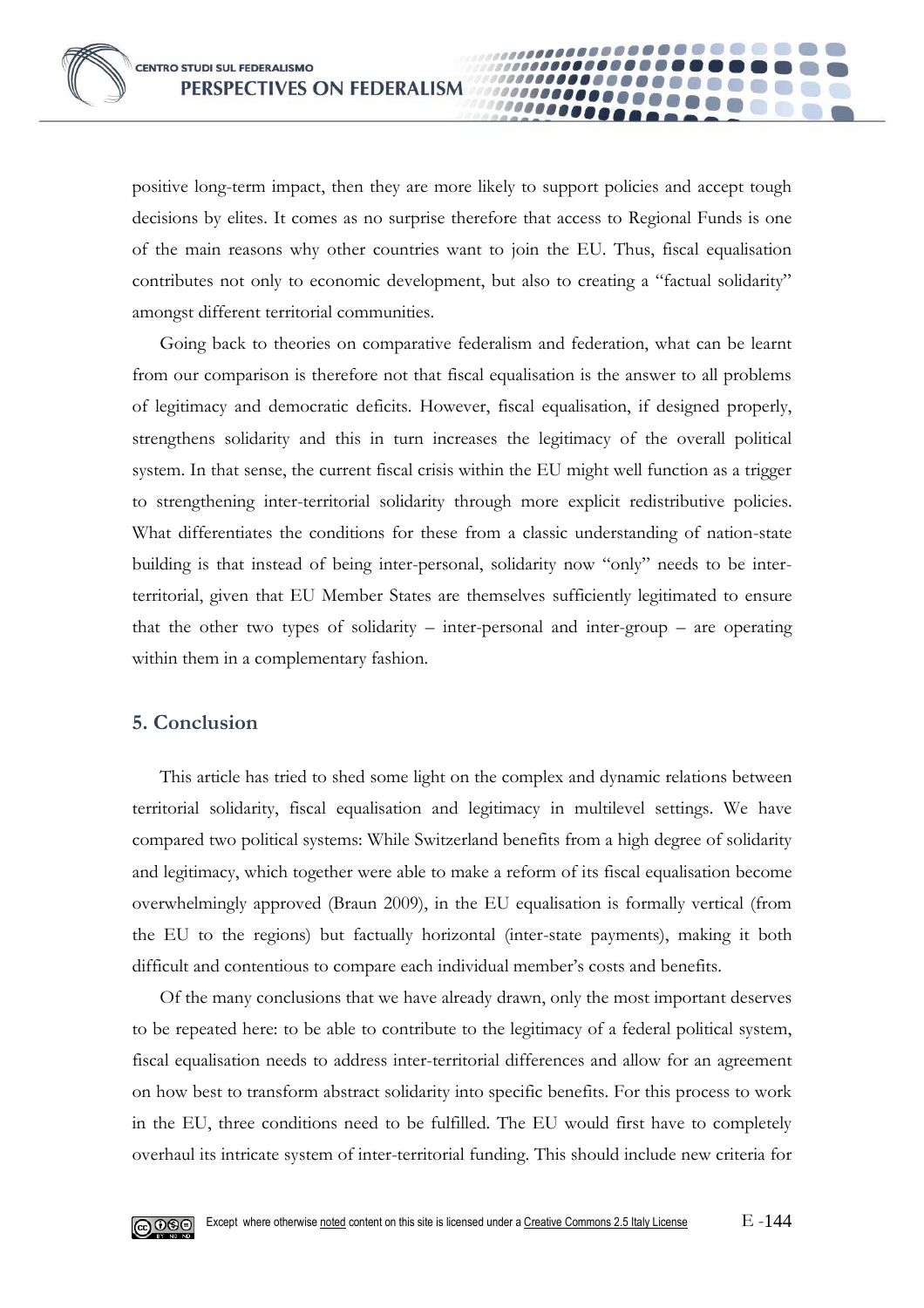regions being awarded funding and a more direct link between those who contribute and those who receive to strengthen horizontal solidarity amongst regions and countries.

,,,,,,,,,,,,,,,,,,,,,,

................

.........

,,,,,,,,,,,,,,,,,

,,,,,,,,,,,,,,,,,,,,

Second, to alleviate tensions arising from this new situation, the EU would need to increase its own budget. An efficient and legitimate system of fiscal equalisation that produces "win-win situations" is expensive, as has been demonstrated in the case of Switzerland. Finally, the EU should allow its constituent units to bindingly express their consent. While the data used for the EU reveal strong support for EU Regional Funding, linking one of the biggest success stories of EU integration to people's perception of the overall polity would not only increase the legitimacy of the Union, but would also allow people to recognise the positive effects of their country's membership in the EU. The paradox is, of course, that all three steps require a prior commitment to "make sacrifices", i.e. an initial degree of inter-territorial solidarity. Nevertheless, the current fiscal crisis might provide exactly such an opportunity and thus create a "critical juncture" in which structural constraints are temporarily relaxed to allow for the kind of agency that Barroso himself emphasised.

IX This was the case until the bailouts for Greece, Ireland, Portugal and Spain. Since then the EU Member



-

 Dr Sean Mueller is the Editorial Assistant of the Swiss Political Science Review and Lecturer at the Institute of Political Science of the University of Berne (email address: [sean.mueller@ipw.unibe.ch\)](mailto:sean.mueller@ipw.unibe.ch). Dr Soeren Keil is Senior Lecturer at the Department of Psychology, Politics and Sociology at Canterbury Christ Church University (email address: [soeren.keil@canterbury.ac.uk\)](mailto:soeren.keil@canterbury.ac.uk). An earlier version of this paper was presented at the workshop on *"Demoicracy" in the EU: The Design and Functioning of Multi-level Democracy* in Zurich, 1–2 Nov 2012: we thank Francis Cheneval for discussing and the other participants for commenting on it. We also thank Roberto Castaldi and the anonymous reviewers for their comments.

I Of course we are also aware of the differences between Switzerland and the EU, in particular the fact that the EU is neither a state, nor a mono-national polity (Dardanelli 2008). However, for the purposes of this paper and its particular focus on fiscal equalization, we believe that both similarities and differences in structures, aims and implementation of fiscal equalization allow for a useful comparison.

II On the Swiss cantons as "cantonal democracies" cf. Vatter (2002).

III In the broad sense as defined by Watts (1996: 6–7).

IV See, amongst many others, the Neue Zürcher Zeitung of 9 October 2012, p. 5; 15 October 2012, p. 3; and 18 July 2012, p. 5, as well as 6 February 2013, p. 3, respectively

<sup>V</sup> Switzerland has four official languages: German, French, Italian and Romansch. The majority of Swiss speak German, followed by French. Italian is spoken only in Ticino and some areas of Graubünden; the latter is also the only canton in which Romansch is spoken.

VI The religious cleavage divides cantons with a protestant majority and cantons with a catholic majority, and leaves only a few bi-confessional cantons.

VII E.g. by Zurich, Zug or Schwyz: cf. Neue Zürcher Zeitung of 20 October 2012, p. 11; but also by recipients like Berne: cf. Tages-Anzeiger of 14 October 2012.

VIII We shall use "structural funds" and "regional policy" interchangeably, referring to the sum total of money disbursed via the European Regional Development Fund (ERDF), the European Social Fund (ESF), the Cohesion Fund and for projects in European territorial cooperation as well as regional competitiveness and employment (cf. Evans 2004, 2).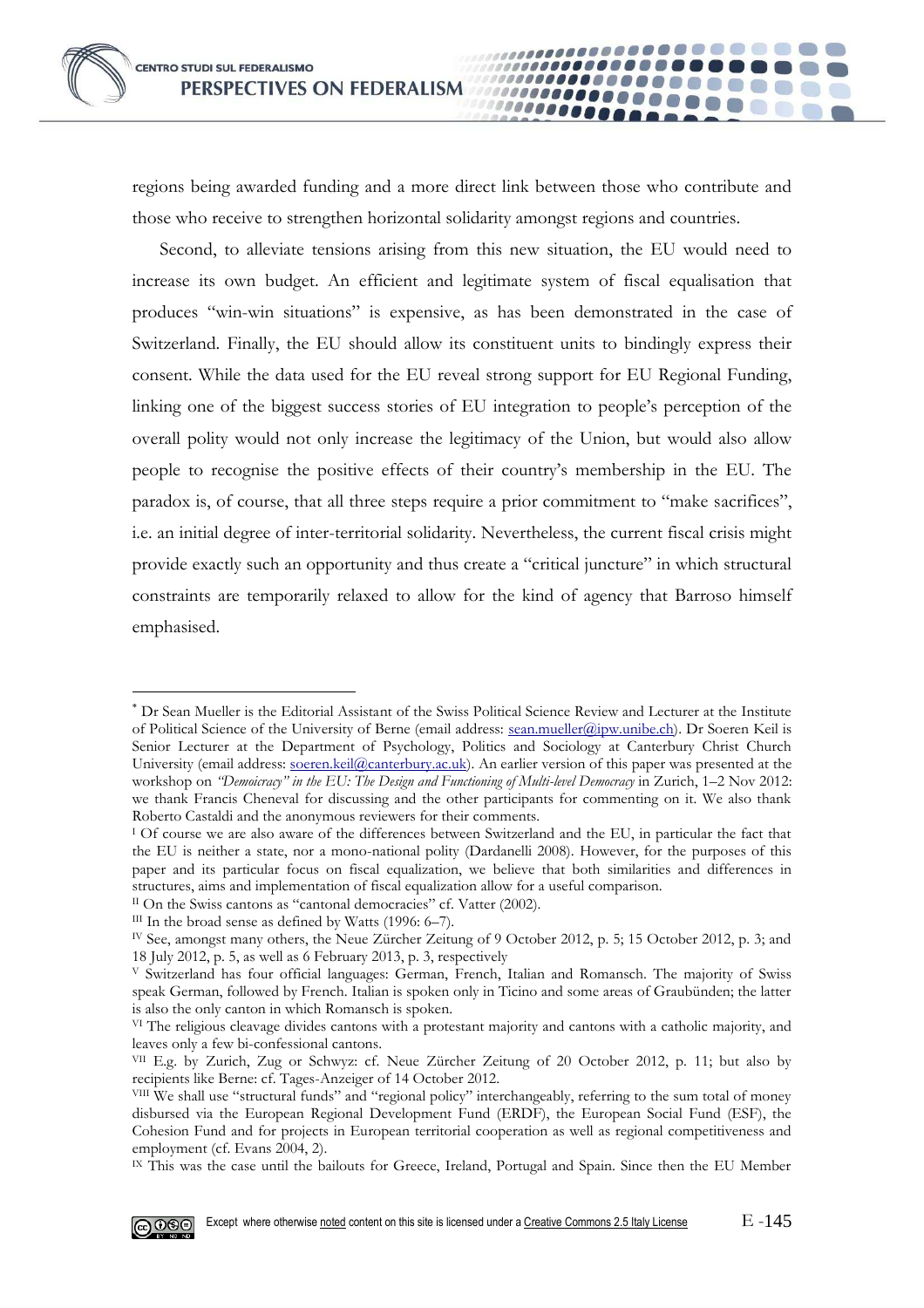-States have set up the ESM, which casts a form of horizontal financial equalization to some extent. However, the bailouts for some Eurozone countries are not given as grants but as loans.

,,,,,,,,,,,,,,,,,,,,,,,

...............

.........

,,,,,,,,,,,,,,,,

,,,,,,,,,,,,,,,,,,,

<sup>X</sup> Source: Folketing EU Information Centre, at [http://www.euo.dk/euo\\_en/spsv/all/79](http://www.euo.dk/euo_en/spsv/all/79/) (last updated 15 February 2012, last accessed 12 October 2012). Contributions include only individual countries' contributions in the form of own resources; administration costs not included in EU expenditures. Method: a) proportion of individual country's contribution of total contribution of VAT and GNP; taken to calculate b) the amount Member State should receive from the EU if there were to be a balance between payments and receipts between the Member State and the EU; c) amount country actually receives from EU minus b) and minus individual country's contribution to financing the British rebate; d) divided by population (EUROSTAT).

<sup>XI</sup> Source: EES 2009; variables: q80 (respondent's attitude to European unification): from  $0 =$  "unification" has already gone too far" to 10 = "unification should be pushed further"; and q79 (EU membership good or bad):  $1 = \text{``good thing''}, 2 = \text{``bad thing''}, 3 = \text{``neither''}.$ 

#### **References**

"Citizens' perceptions of EU Regional Policy", *Flash Eurobarometer* Series #234, February 2008.

 Anderson Benedict, 1983, *Imagined Communities: Reflections on the Origin and Spread of Nationalism*, Verso, New York.

 Ardrey Robert, 1975 [1966], *The Territorial Imperative: A Personal Inquiry into the Animal Origins of Property and Nations*, 7th ed., Fontana/Collins, Glasgow.

Bache Ian and Flinders Matthew (eds), 2004, *Multi-level Governance*, Oxford University Press, Oxford.

 Balchin Paul, Sykora Ludek and Bull Gregory, 1999, *Regional Policy and Planning in Europe*. Routledge, London and New York.

 Barroso José Manuel Durão, 2012, *State of the Union 2012 Address*, Strasbourg, 12 September 2012 (available at http://europa.eu/rapid/press-release SPEECH-12-596 en.htm) (accessed on 17<sup>th</sup> October 2012).

 Bartolini Stefano, 2005, *Restructuring Europe: centre formation, system building and political structuring between the nation-state and the European Union*, Oxford University Press, Oxford.

 Basta Fleiner Lidija R., 2000, 'Minority and Legitimacy of a Federal State: An Outsider Perception of the Swiss Model', in Lidija R. Basta Fleiner and Thomas Fleiner (eds), *Federalism and Multiethnic States: The Case of Switzerland*, Helbing & Lichtenhahn, Basel, Geneva and Munich, 75–102.

Besson Samantha, 2007, Europe as a demoi-cratic polity. *Retfaerd Argang* **30(1/116)** 3-21.

 BK – Bundeskanzlei [Swiss Federal Chancellery], *Volksabstimmung vom 28. November 2004: Resultate* (available at<http://www.admin.ch/ch/d/pore/va/20041128/index.html>(accessed on 1st October 2012).

 Börzel Tanja A. and Hosli Madeleine O., 2003, 'Brussels between Bern and Berlin: Comparative Federalism Meets the European Union', in *Governance: An International Journal of Policy, Administration, and Institutions*, XVI(2): 179–202.

 BR – Bundesrat [Swiss Federal Council], *Volksabstimmung vom 28. November 2004: Erläuterungen des Bundesrates*, Berne.

Braun Dietmar, 2009, 'Constitutional Change in Switzerland', in *Publius*, XXXIX(2): 324–340.

Burgess Michael, 2006a, *Comparative Federalism: Theory and Practice*, Routledge, London.

 Burgess Michael, 2006b, 'Territoriality and Federalism in the Governance of the European Union', in Michael Burgess and Hans Vollaard eds. (2006) *State Territoriality and European Integration: Territoriality and Federalism in EU Governance*. Routledge, London, pp. 100–19.

 Burgess Michael, 2012, *In Search of the Federal Spirit: New Comparative Empirical and Theoretical Perspectives*, Oxford University Press, Oxford and New York.

 Cadman Emily, Bernard Steve, Fray Keith and Jones Cleve, 2010, *Interactive: EU structural funds guide*, Financial Times of 29 November (available at [http://www.ft.com/cms/s/0/789cf6f2-f89a-11df-8b7b-](http://www.ft.com/cms/s/0/789cf6f2-f89a-11df-8b7b-00144feab49a.html)[00144feab49a.html](http://www.ft.com/cms/s/0/789cf6f2-f89a-11df-8b7b-00144feab49a.html) (accessed on 12<sup>th</sup> October 2012).

 Cappelletti Fabio, Fischer Manuel and Sciarini Pascal, 2012, '"Let's talk cash": cantons' interests and the reform of Swiss federalism', paper presented at the SVPW/ASSP Annual Conference in Lucerne, 2–3

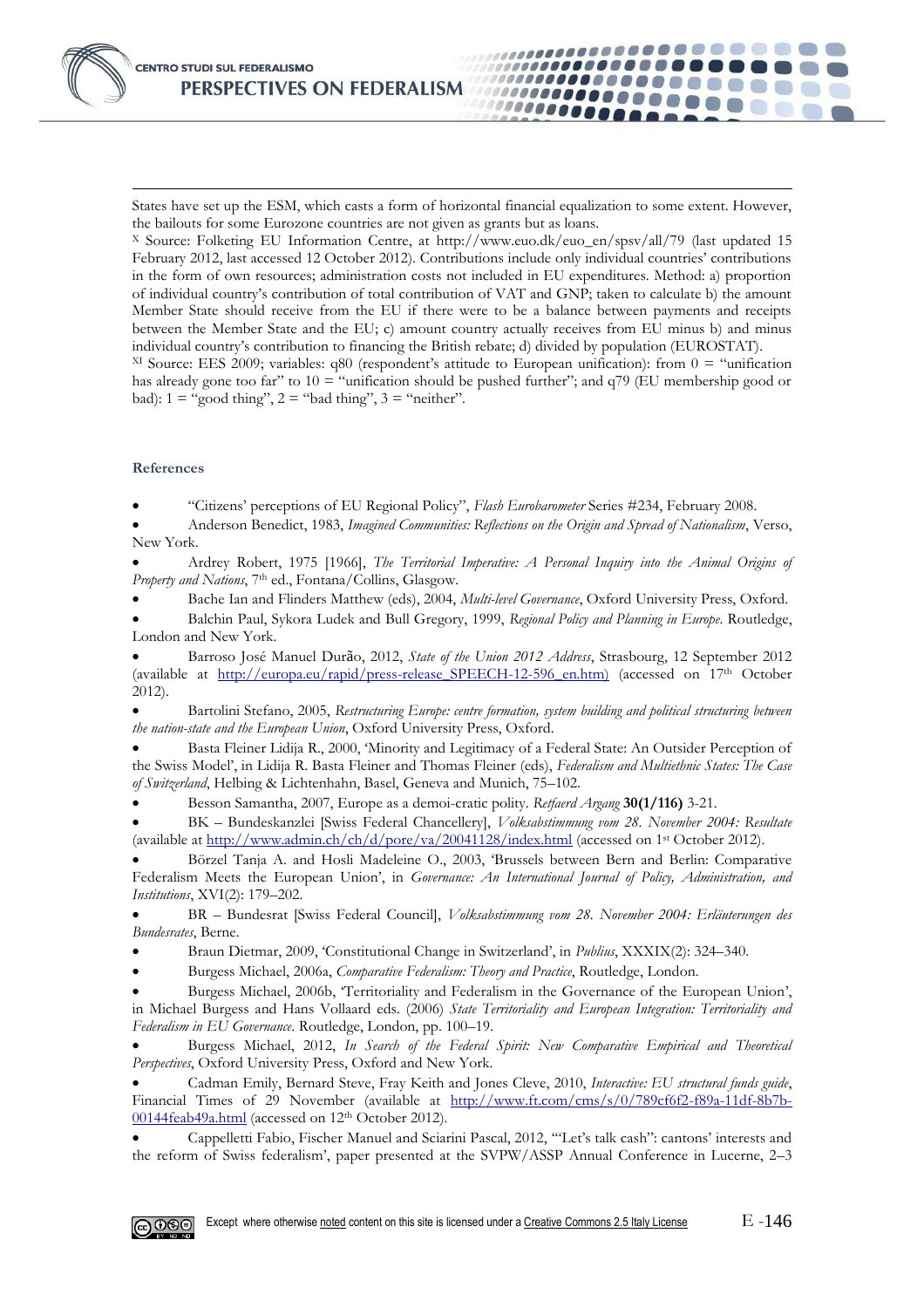-February.

 Church Clive and Dardanelli Paolo, 2005, 'The Dynamics of Confederalism and Federalism: Comparing Switzerland and the EU', in *Regional and Federal Studies*, XV(2): 163–85.

,,,,,,,,,,,,,,,,,,,,,,,

.............

.........

10000000000000

,,,,,,,,,,,,,,,,,,,,

 Companje K.P, Hendriks R.H.M., Veraghtert K.F.E. and Widdershoven B.E.M., 2009, *Two Centuries of Solidarity: German, Belgian and Dutch Social Health Insurance 1778–2008*, Aksant, Amsterdam.

 Council Regulation (EC) No. 2012/2002, of 11 November 2002, establishing the European Union Solidarity Fund, *Official Journal of the European Communities,* L311/3–8.

 Dafflon Bernard, 2012, 'Solidarity and the Design of Equalization: Setting Out the Issues', in *eJournal of Tax Research*, X(1): 138-164.

 Dafflon Bernard, 2005, 'La Nouvelle Péréquation financière après le referendum du 28 Novembre 2004', in Oscar Mazzoleni (ed), *Federalismo e decentramento. L'esperienza svizzera e le nuove sfide europee*, Giampiero Casagrande editore, Lugano, 127–181.

 Dardanelli Paolo, 2008, 'Multi-national Switzerland? A comment on Ipperciel', in *Swiss Political Science Review*, XIV(3): 551–577.

 de Beer Paul and Koster Ferry, 2009, *Sticking Together or Falling Apart? Solidarity in an Era of Individualization and Globalization*, Amsterdam University Press, Amsterdam.

Delaney David, 1997, 'The political construction of scale', in *Political Geography*, XVI(2): 93-97.

 EES, 2009, *European Parliament Election Study 2009, Voter Study*, Final Release of 22 June 2011, [www.piredeu.eu.](http://www.piredeu.eu/) 

 EFV – Eidgenössisches Finanzdepartement [Swiss Department of Finance], 2011, *Zusatzbericht zum Wirksamkeitsbericht des Finanzausgleichs zwischen Bund und Kantonen 2008–11*. Berne, 5 January.

 EFV – Eidgenössisches Finanzdepartement [Swiss Department of Finance], 2012, *National Fiscal Equalisation: Strengthening federalism* (available at [http://www.efv.admin.ch/d/themen/finanzpolitik\\_grundlagen/finanzausgleich.php\)](http://www.efv.admin.ch/d/themen/finanzpolitik_grundlagen/finanzausgleich.php) (site last updated 12 June 2012; accessed on 1<sup>st</sup> October 2012).

 Eriksen Erik O., 2011, 'A State-Less Vanguard for a Rightful World Order', in Jürgen Neyer and Antje Wiener (eds), *Political Theory of the European Union*, Oxford University Press, Oxford, 69–88.

Evans Andrew, 2004, *The EU Structural Funds*, Oxford University Press, Oxford.

 Forsyth Murray Greensmith, 1981, *Unions of States: The Theory and Practice of Confederation*, Leicester University Press, Leicester.

 Greer Scott L., 2006, 'Introduction', in Scott L. Greer (ed), *Territory, Democracy and Justice*, Palgrave Macmillan, Houndmills, Basingstoke, Hampshire and New York, 1–17.

Herz John H., 1957, 'Rise and Demise of the Territorial State', in *World Politics*, IX(4): 473–493.

 Hooghe Liesbet and Marks Gary, 2001, *Multi-level Governance and European Integration*, Rowman & Littlefield, Lanham, MD, and Oxford.

 Keating Michael, 1988, *State and Regional Nationalism: Territorial Politics and the European State*, Harvester Wheatsheaf, London.

 King Preston, 1982, *Federalism and Federation*, The Johns Hopkins University Press, Baltimore, Maryland.

Kymlicka Will, 2001, *Politics in the Vernacular*, Oxford University Press, Oxford and New York.

Lijphart Arend, 1977, *Democracy in Plural Societies*, Yale University Press, New Haven.

Livingston William S., 1956, *Federalism and Constitutional Change*, Clarendon Press, Oxford.

Mellors Colin and Copperthwaite Nigel, 2005 [1990], *Regional Policy*, Routledge, London.

 Miric Ognjen, 2010, *The Regional Policy of the European Union as an Engine of Economic Development*, European Movement of Serbia, Belgrade.

*Neue Zürcher Zeitung*, Swiss daily newspaper, Zurich.

 Oates Wallace E., 1999, 'An Essay on Fiscal Federalism', in *Journal of Economic Literature*, XXXVII(3): 1120-1149.

 Osterloh Steffen, 2011, 'Can Regional Transfers Buy Public Support? Evidence from EU Structural Policy', Österreichische Nationalbank, Working Paper 169.

 Piattoni Simona, 2010, *The Theory of Multi-Level Governance. Conceptual, Empirical, and Normative Challenges*, Oxford University Press, Oxford.